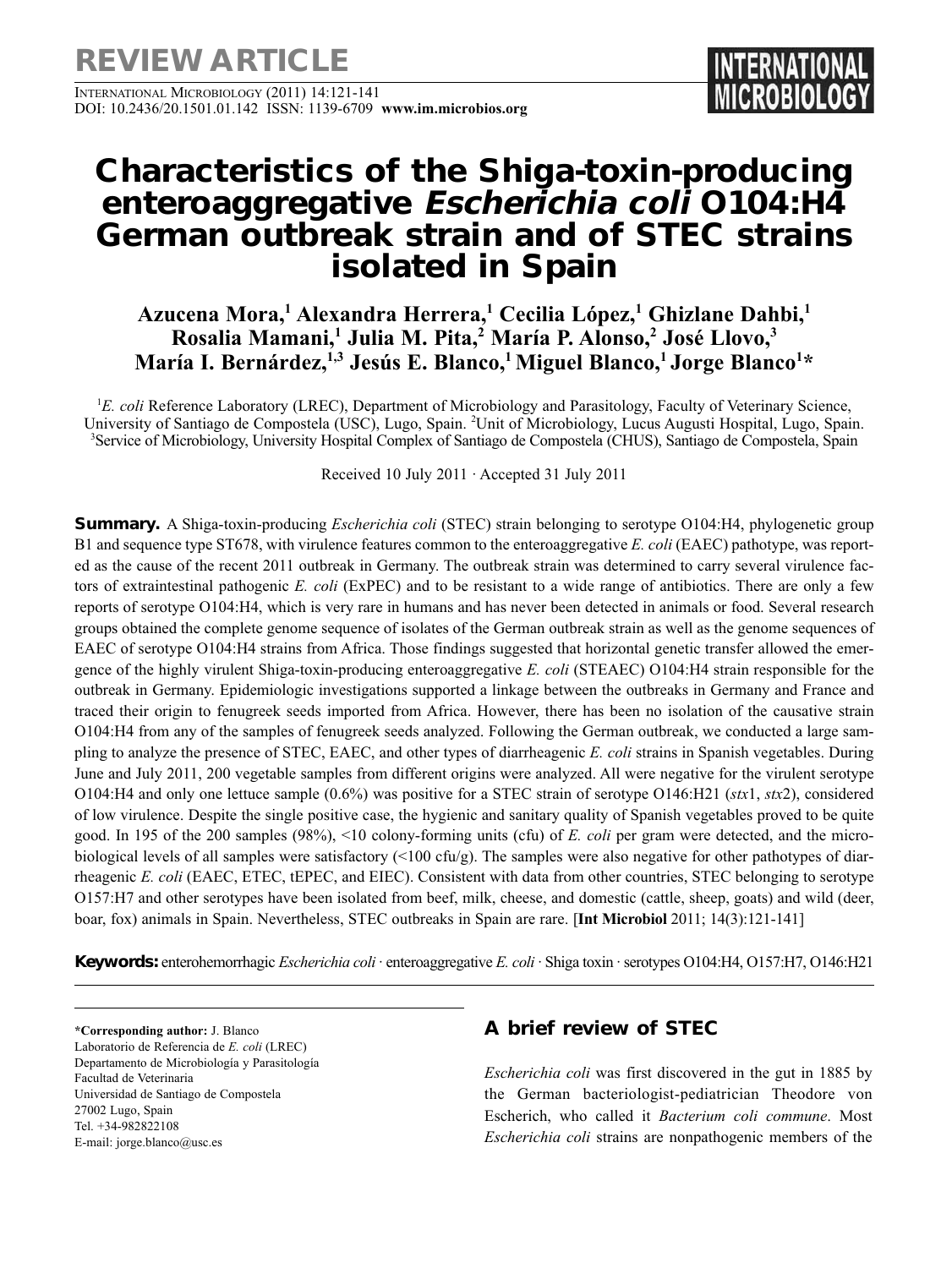intestinal microbiota of humans and other animals, but some strains have acquired virulence factors that enable them to cause important intestinal and extraintestinal diseases, such as diarrhea, hemorrhagic colitis (HC), hemolytic uremic syndrome (HUS), urinary tract infections (UTI), septicemia, and neonatal meningitis.

**Categories of pathogenic Escherichia coli strains, phylogenetic groups, and typing.** Five main categories or pathogroups of diarrheagenic *E. coli* are recognized: typical enteropathogenic *E. coli* (tEPEC), enteroinvasive *E. coli* (EIEC), enterotoxigenic *E. coli* (ETEC), Shiga toxin (verotoxin)-producing *E. coli* (STEC/VTEC), and enteroaggregative *E. coli* (EAEC). In addition, the adherent-invasive *E. coli* (AIEC) pathovar has been increasingly implicated in the etiopathogenesis of Crohn's disease. Strains causing extraintestinal infections are included in the pathogroup of extraintestinal pathogenic *E. coli* (ExPEC) [4,13,14,37,45,65,66,81].

Phylogenetic analysis has shown that *E. coli* is composed of four main phylogenetic groups (A, B1, B2, and D). ExPEC mainly belong to phylogroups B2 and D, and AIEC to phylogroup B2; diarrheagenic *E. coli* normally belong to phylogroups A, B1, and D, and the non-pathogenic commensal strains to phylogroups A and B1 [15,18,45,61].

Pathogenic *E. coli* strains are detected and characterized using phenotypic (biotyping and serotyping) and genetic (PCR, MLST, and PFGE) methods. Identification of the pathogenic potential of a strain is of great importance in determining its O:H serotype and virulence genes. A limited number of *E. coli* reference laboratories have made available all O (O1 to O185) and H (H1 to H56) antisera necessary for complete serotyping, which is an essential basis for differentiating pathogenic strains and is often the starting point in their characterization. Furthermore, outbreaks can be preliminarily identified by the detection of an increased number of isolates within a particular serotype. Pulsed-field-gel-electrophoresis (PFGE) is a band-based molecular technique with high discriminatory power. It allows the identification of clusters of epidemiologically related isolates within O:H serotypes and is intended for tracing outbreaks in a limited time period. Multi-locus-sequence typing (MLST) is a sequence-based method targeting seven housekeeping genes (*adk*, *fumC*, *gyrB*, *icd*, *mdh*, *purA*, and *recA*). It has generally less discriminatory power than PFGE but is the most reliable method to determine the genetic relatedness of epidemiologically unrelated isolates. *E. coli* strains are assigned by MLST to different sequence types (STs), and within each ST

diverse clusters can be observed by PFGE. As of August 2011, the *E. coli* MLST database consisted of 3942 isolates belonging to 2383 STs [4,9,15,18,37,54,60**]**.

An *E. coli* genome contains between 4200 and 5500 genes, with <2000 genes conserved among all strains of the species (the core genome). The bacterium's pan-genome (genetic repertoire of a given species) consists of almost 20,000 genes [50]. Continuous gene flux occurs during *E. coli* divergence, mainly as a result of horizontal gene transfers and deletions. This genetic plasticity accelerates the adaptation of *E. coli* to varied environments and lifestyles, as it allows multiple gene combinations that result in phenotypic diversification and the emergence of new hypervirulent (STEC and EAEC O104:H4-B1-ST678) and successful (ExPEC O25b:H4-B2-ST131) strains that combine both resistance and virulence genes, which in classical pathogenic *E. coli* strains traditionally have been mutually exclusive [14, 15,52,56,68,76].

**STEC/VTEC: pathogenic potential, serotypes, prevalence in clinical samples, reservoirs, and routes of transmission.** Shiga-toxin-producing *E. coli* (STEC), also known as verotoxin-producing *E. coli* (VTEC) or enterohemorrhagic *E. coli* (EHEC), are important emerging pathogens that cause food-borne infections and severe and potentially fatal illnesses in humans, such as HC and HUS [4,6,9,37,42,65,75]. STEC/VTEC strains produce two powerful cytotoxins, called Shiga toxins or verotoxins (Stx1/VT1 and Stx2/VT2), which are encoded in the genome of prophages. There are three subtypes of Stx1 (a, c, and d) and seven of Stx2 (a, b, c, d, e, f, and g). Stx2/VT2 is the most potent toxin, and producing strains are usually associated with more serious infections [37,59].

STEC have other, additional virulence factors, the most important being a protein called intimin, which is responsible for both the intimate adhesion of bacteria to the intestinal epithelium and the attaching and effacing lesion. Intimin is encoded by the gene *eae*, which is part of the chromosomal pathogenicity island LEE (locus for enterocyte effacement). Intimin binds to the cell receptor Tir and the complex is translocated by bacteria to the enterocyte via a type III secretion system (TTSS) [32]. Analysis of the variable C-terminal encoding sequence of *eae* defines at least 29 distinct intimin types (α1, α2, β1, β2, β3, γ1, θ1, κ, δ, ε1, ε2, ε3, ε4, ε5, ζ1,  $\zeta$ 3, η1, η2, ι1-A, ι1-B, ι1-C, ι2,  $\lambda$ ,  $\mu$ ,  $\nu$ ,  $o$ ,  $\pi$ ,  $\rho$ ,  $\sigma$ ) [12,33,55] that have been associated with tissue tropism. Severe diseases in humans are usually associated with *eae*-positive strains of enterohemorrhagic serotypes (O157:H7; O26:H11;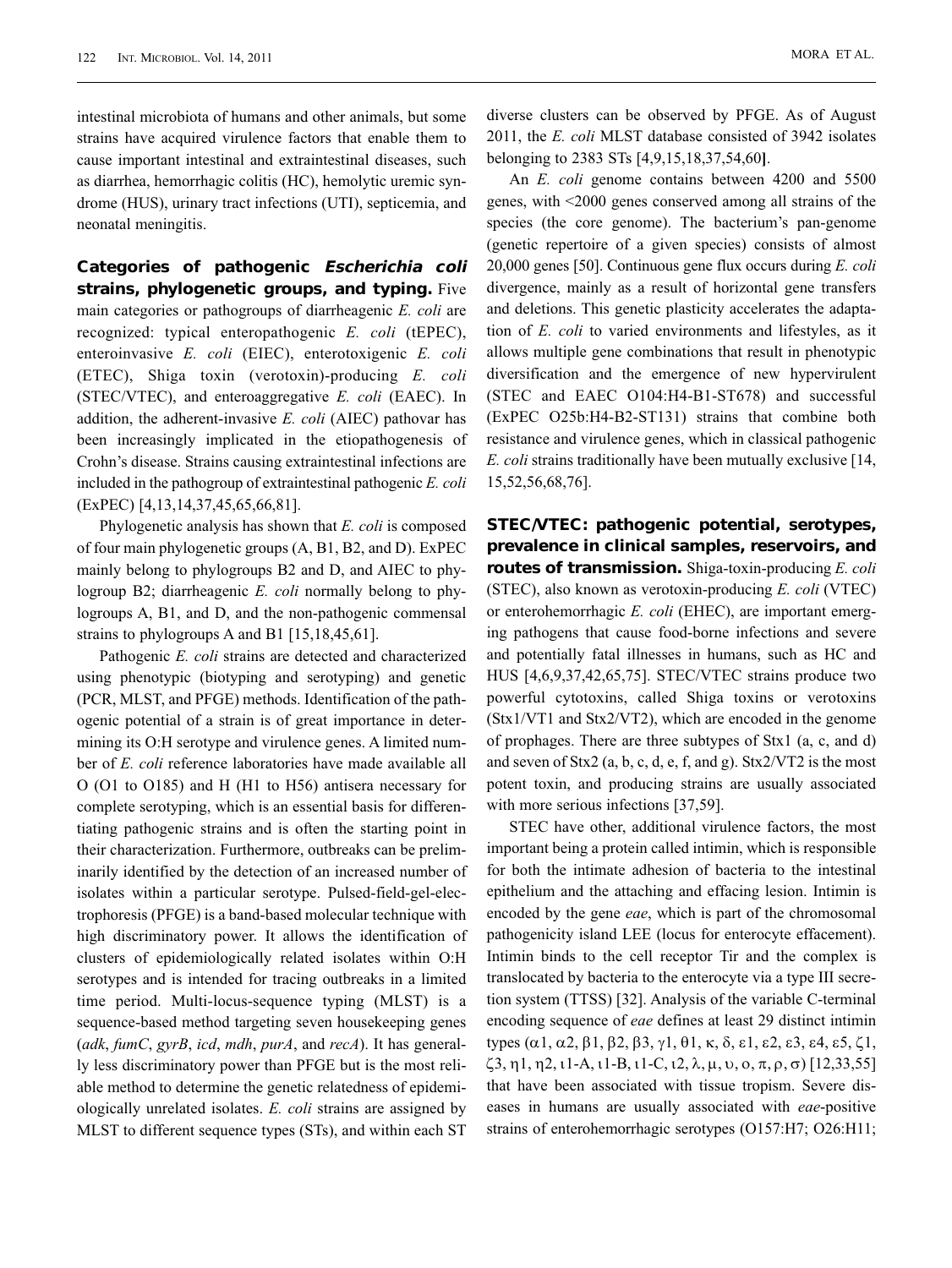O103:H2; O111:H8, H– ; O145:H–). However, it has also been shown that intimin is not essential for the virulence of certain STEC strains. In fact, STEC O104:H21 and O113:H21 strains lacking *eae* were responsible for an outbreak and a cluster of three HUS cases in the USA and in Australia, respectively [4,9,41].

STEC strains that cause human infections belong to a large number of O:H serotypes (a total of 472 serotypes are listed on the authors' website [http://www.usc.es/ecoli/ SEROTIPOSHUM.htm]. Most outbreaks of HC and HUS have been attributed to strains of the enterohemorrhagic serotype O157:H7. Given the importance of serotype O157:H7 in human disease, it is common to consider STEC serotypes in two major categories, O157 and non-O157 [4,8,37,42].

STEC strains have been classified into five seropathotypes (A to E), according to incidence and association with HUS and outbreaks. Seropathotype A includes strains of the highly virulent serotypes O157:H7 and O157:H-, involved in numerous outbreaks in many countries and frequently associated with HUS cases and HC. Seropathotype B comprises non-O157 serotypes causing occasional outbreaks but it is relatively common in sporadic cases associated with HUS and HC (O26:H11; O103:H2, O111:H8, H–, O121:H19, O145:H–).The non-O157 serotypes of seropathotype C are associated only with sporadic cases, including those of HUS and HC (O5:H–, O91:H21, O104:H21, O113:H21, O121:H–, O165:H25, and others). In seropathotype D are the serotypes associated with diarrhea without severe symptoms, i.e., not linked to outbreaks and HUS sporadic cases (O7:H4, O69:H11, O103:H25, O113:H4, O117:H7, O119:H25, O132:H–, O146:H21, O171:H2, O172:H–, O174:H8, and others). Seropathotype E is composed of many STEC serotypes of strains isolated from animals, foods, and environmental samples but not implicated in disease in humans [37,41].

The five pathogenic categories (seropathotypes A to E) of STEC will surely be expanded by a special category made up of serotype O104:H4, recently emerged in Germany, since never to date has a strain caused so many severe cases of HUS (852 only in Germany by July 26, 2011). Note that strain O104:H4, unlike most strains of categories A and B, does not have the LEE pathogenicity island containing the *eae* gene. The lack of an adhesin (intimin) encoded by *eae* is compensated by AAF/I (aggregative adherence fimbria I) and the enteroaggregative character of the strain [68,76].

According to published data, non-O157 STEC were first described as the possible cause of sporadic cases of HUS in 1975 in France, where the hospital historically reported the presence of STEC of serotype O103 in some patients. The first reported outbreak caused by serotype O145:H– occurred in 1984, but the vehicle of infection could not be determined. Also in 1975, STEC O157:H7 was first identified as a potential human pathogen in a Californian patient with bloody diarrhea; in 1982, it was associated with a food-based (beef) outbreak [42].

In 2007, the incidence of O157 and non-O157 infections in the USA was 1.19 and 0.59 per 100,000 habitants, respectively. In the European Union (EU), the incidence of STEC infections in 2006 and 2007 was 1.1 and 0.6 per 100,000 habitants, respectively. Over 70% of the cases of human STEC infections in the USA and 50% of those in the EU were attributed to serotype O157:H7. Therefore, among the STEC, *E. coli* serotype O157:H7 is the most notorious agent, involved in approximately 73,500 cases of infection in the USA each year. The Centers for Disease Control and Prevention (CDC) estimates that approximately 37,000 infections are annually due to non-O157, but with fewer cases of HUS than produced by O157:H7 [42]. Over 500 non-O157 serotypes have been involved in human infections as agents of diarrhea, HUS, and HC, although the true prevalence of non-O157 VTEC infections has been probably underestimated because the standard methods of clinical routine in many laboratories do not include the detection of this group. Recent recommendations from the CDC for the diagnosis of STEC are that laboratories perform both a culture for the specific detection of O157:H7 and an assay for Shiga toxins [35]. A review of laboratory practices in the USA up to the year 2000 reported that while 95% of 388 laboratories tested human stool for *E. coli* O157:H7 by culture, only 3% used a Shiga toxin immunoassay or a PCR test capable of identifying non-O157:H7 serotypes.

Data from 2008 showed that 35% of laboratories participating in a proficiency testing program used a test for Shiga toxins. In Spain and many other European countries, the current situation is similar to that of the USA in the year 2000. During the period 2005-2009, 16,263 confirmed human STEC cases were registered in EU member states [23]. In 2009, a total of 3573 confirmed cases were reported from 18 member states (Austria, 91 cases; Belgium, 96; Denmark, 160; Estonia, 4; Finland, 29; France, 93; Germany, 878; Hungary, 1; Ireland, 237; Italy, 51; Luxembourg, 5; Malta, 8; Netherlands, 313; Slovakia, 14; Slovenia, 12; Spain, 14; Sweden, 228; United Kingdom, 1339). In addition, Iceland, Norway, and Switzerland reported 8, 108, and 42 such cases, respectively. In 2009, the EU notification rate was 0.75 per 100,000 population. Only two to six deaths due STEC infections were reported annually from 2006 to 2009 [23].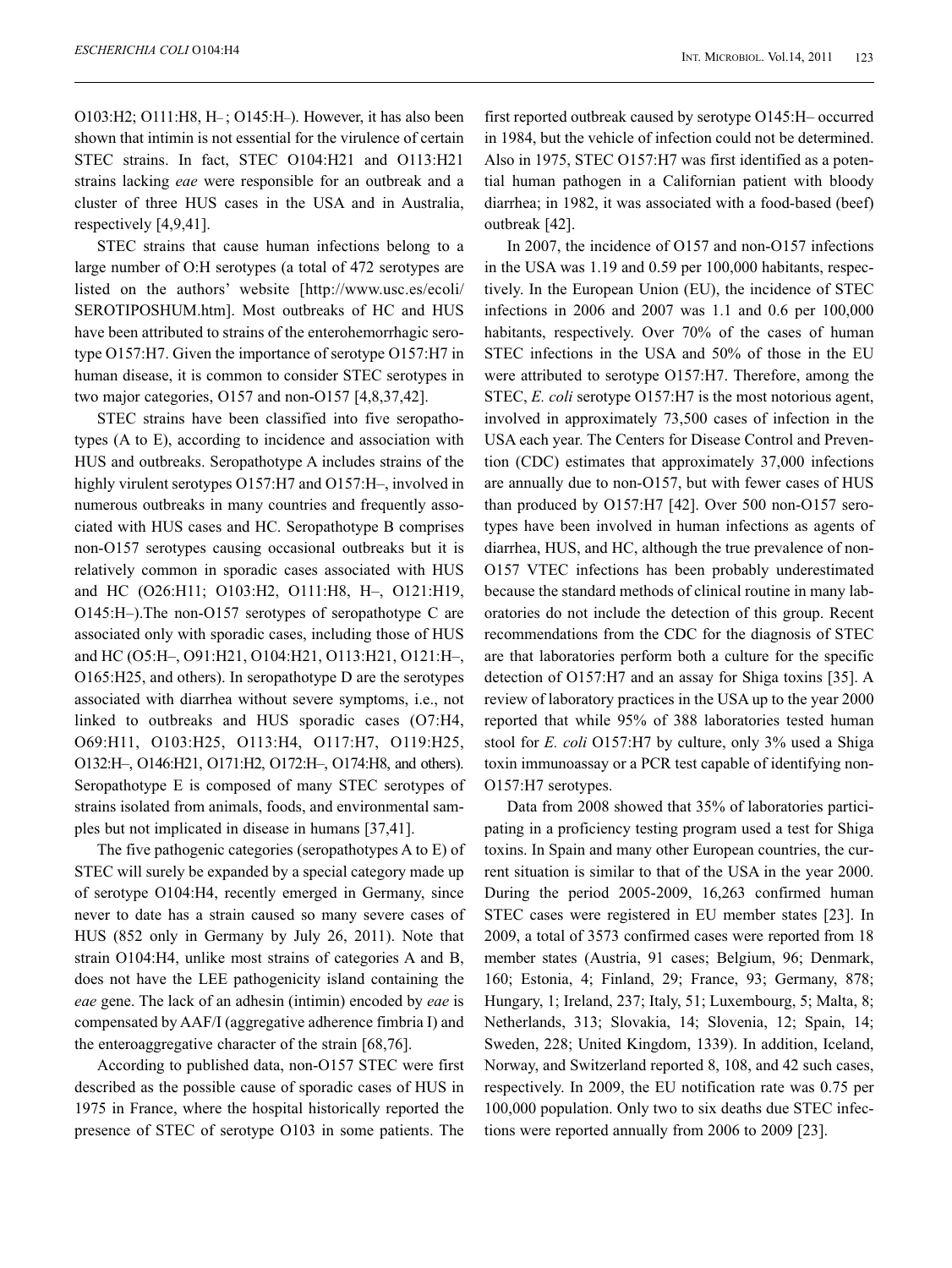Data from different countries indicate that sporadic cases of non-O157 STEC greatly outnumber outbreak cases. This is also true for STEC O157. From 1984 to 2009, 80 important outbreaks ascribed to non-O157, and from 1982 to 2006, 207 outbreaks ascribed to O157 were reported. Comparing data of outbreaks caused by O157:H7 and non-O157, non-O157 STEC strains are much less often associated with meat, water, and vegetables as outbreak vehicles and much more often attributed to person-person contact or unknown vehicles. These differences might be due, in part, to the better analytical methods available for STEC O157:H7. In addition, STEC O157:H7 is more virulent than some non-O157 strains and thus outbreaks are recognized and investigated in depth much faster [23,42].

Ruminants have been identified as the main reservoir for STEC O157:H7 and non-O157 [1,2,8,29,37]. STEC have been isolated from cattle, sheep, goats, and deer and occasionally from other wild and domestic animals; however, it is believed that in most cases STEC are transiently present in these animals, acquired through food or water contaminated by the feces of ruminants. In any case, these accidental hosts can be vehicles of infection for humans.

Cattle is the most important source of human infections (beef, dairy products, bovine fecal contamination). Data on the prevalence of STEC O157 and non-O157 vary widely for both dairy cattle  $(0.4-74\%)$  and meat cattle  $(2.1-70.1\%)$ among different countries. Cattle often carry multiple serotypes, some of which do not seem to be of high risk for humans because they do not express any of the most important virulence factors. STEC are not considered pathogenic to ruminants, except when infections occur in young animals before weaning (involved in neonatal diarrhea) [8,23,37]. A study in Germany found a positive association between infections caused by different STEC serotypes and the density of cattle in an area. From data on over 3000 STEC cases, analyses indicated that risk for infection increased by 68% per 100 additional cattle/km2 [29].

A probable source of infection for cattle is food and drink contaminated with feces from infected animals. Studies of these microorganisms document that STEC O26 can survive for long periods in manure: up to three months in manure pits and liquid manure, and one year in fields fertilized with manure, depending on temperature and soil type. The persistence of these pathogens in manure-contaminated environments has health implications for their transmission, not only in farm production but also in other settings, such as county fairs and farm schools, in which children are exposed [23,37,42].

Fecal material may contaminate meat during slaughter, may be washed into lakes or drinking water sources, or may be deposited in fruits and vegetables when manure is used for fertilization or sewage-contaminated water for irrigation. Humans, therefore, may become infected directly, through contact with an infected person or animal carrier, or indirectly, through the environment, food, drinking water, or surface water contaminated with fecal material containing STEC from human or animal origin [23,37,42].

#### **Shiga-toxin-producing enteroaggregative Escherichia coli O104:H4. An emerging serotype**

On 26 May 2011, Germany reported a nationwide outbreak of HUS caused by STEC of serotype O104:H4. The German outbreak was declared officially over by the Robert Koch Institute (RKI) of Berlin on July 26, 2011, 3 weeks after the last date (July 4) of onset for a case with an epidemiological link [70]. Between May 1 and July 4, 2011, Germany reported 852 HUS cases and 3469 cases with diarrhea (and/or with HC), of which 50 patients died (including 32 HUS patients). According to the European Centre for Disease Prevention and Control (ECDC), 49 HUS cases and 76 cases with diarrhea were reported in 13 other European countries, including eight HUS cases from the French outbreak and two sporadic cases from Spain. Additional cases related to the outbreak were reported from the USA and Canada [23,27,70].

Several groups concluded that the outbreak was caused by a STEC strain belonging to serotype O104:H4, with virulence features common to the enteroaggregative *E. coli* (EAEC) pathotype [5,23,76]. This combination is very rare and was previously described in strains of serotype O111:H2 involved in a small outbreak of HUS in children in France [57]. In addition, the German outbreak strain was found to possess several virulence factors of extraintestinal pathogenic *E. coli* (ExPEC) and to have acquired resistance to numerous antibiotics, including third-generation cephalosporins, owing to several plasmid-borne genes encoding TEM-1 and CTX-M-15 β-lactamases [20,23]. Table 1 shows the main virulence factors and characteristics of the O104:H4 outbreak strain. Serotype O104:H4 is very rare and has been diagnosed and reported in humans in a few cases only (Table 2); it has never been reported in animals and food. However, there are a few known animal strains of serogroup O104 with H antigens different from H4 (Table 3) [23].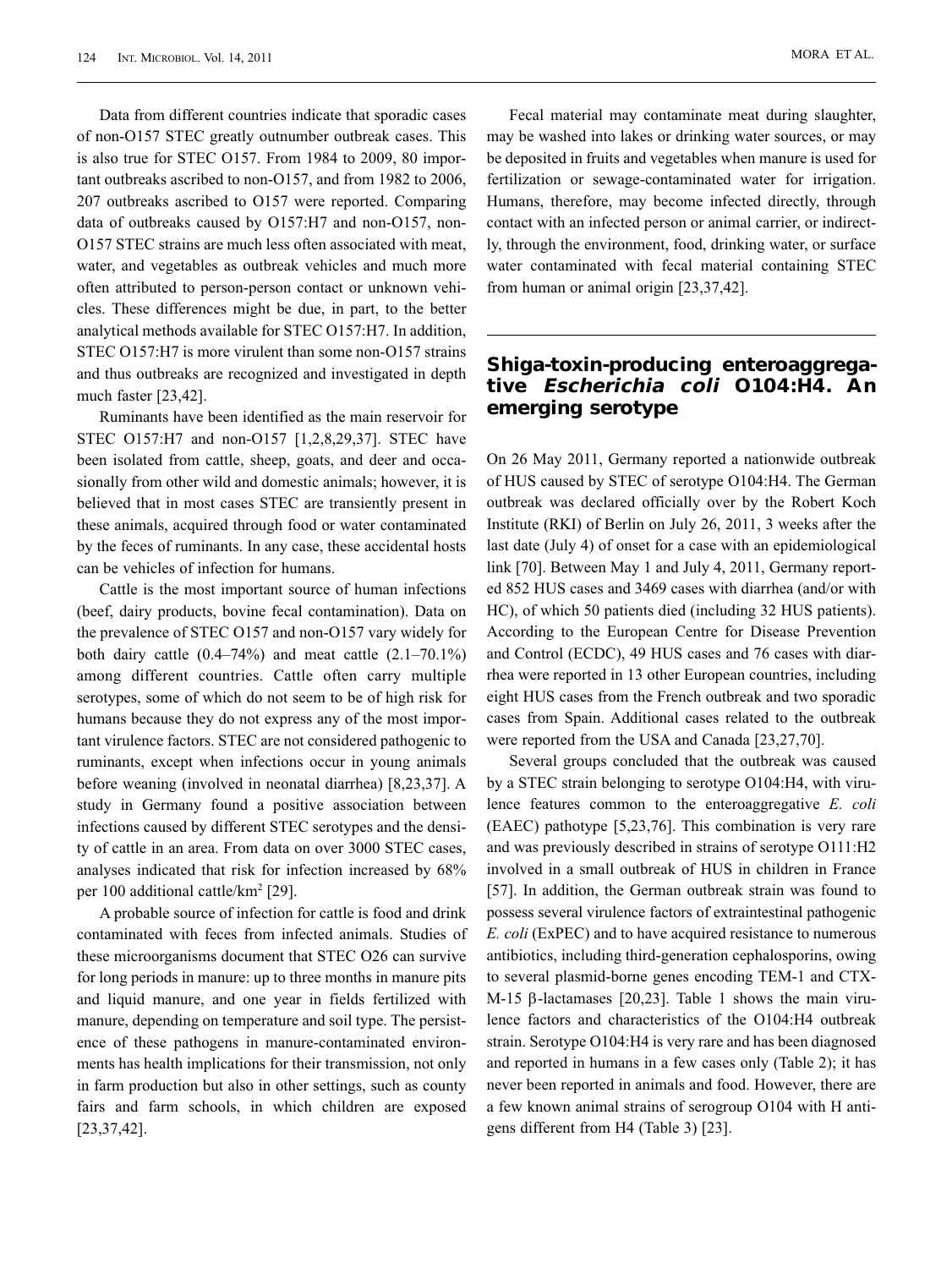#### **Table 1.** Properties of the STEAEC O104:H4 outbreak strain Serotype O104:H4 Phylogroup B1 MLST sequence type ST678 (*adk* 6, *fumC* 6, *gyrB* 5, *icd* 136, *mdh* 9, *purA* 7, *recA* 7)

| Virulence genes of STEC/VTEC/EHEC<br>stx1/vtx1<br>Shigatoxin 1<br>Prophage<br>negative<br>Shigatoxin 2 (variant 2a)<br>stx2a/vtx2a<br>Prophage<br>positive<br>LEE pathogenicity island (chromosome)<br>Intimin (adhesin)<br>negative<br>eae<br>Plasmid<br>Enterohemolysin<br>E-hlyA<br>negative<br>Chromosome<br>Structural subunit of long polar fimbriae (LPF)<br>$lpfA_{026}$<br>positive<br>of STEC O26<br>Plasmid<br>Saa (STEC autoagglutinating adhesin)<br>negative<br>saa<br>Tellurite resistance<br>positive<br>Chromosome<br>ter<br>Virulence genes of EAEC<br>Subunit of aggregative adherence fimbria AAF/I<br>Plasmid (pAA)<br>positive<br>aggA<br>Plasmid (pAA)<br>Master regulator of a package of EAEC plasmid (pAA)<br>positive<br>aggR<br>virulence genes, including AAF/I adherence factor<br>Plasmid (pAA)<br>ABC protein responsible for transporting the dispersin<br>positive<br>aatP<br>protein out of the outer membrane<br>Secreted protein named dispersin, and is responsible<br>Plasmid (pAA)<br>positive<br>aap<br>for dispersing EAEC across the intestinal mucosa<br>SepA. Shigella extracellular protein. May induce<br>Plasmid (pAA)<br>positive<br>sepA<br>mucosal atrophy and tissue inflammation in S. flexneri<br>Chromosome<br>SigA protein, an IgA protease-like homologue<br>positive<br>sigA<br>Pic protein with mucinase activity involved<br>positive<br>Chromosome<br>pic<br>in the intestinal colonization<br>Plasmid<br>EAEC heat-stable enterotoxin 1 (EAST1)<br>negative<br>astA<br>Virulence genes of ExPEC<br>Component of iron uptake system (siderophore<br>positive<br>Chromosome<br>irp2 and $f_{V}uA^{a}$<br>yersiniabactin) on high pathogenecity island (HPI)<br>Chromosome<br>IrgA homologue adhesin (Iha)<br>positive<br>iha<br>Chromosome or plasmid<br>Aerobactin siderophore<br>positive<br>aer<br>Chromosome or plasmid<br>Alpha-hemolysin<br>negative<br>hlyA | Gene | Location | Virulence factor | Presence |
|--------------------------------------------------------------------------------------------------------------------------------------------------------------------------------------------------------------------------------------------------------------------------------------------------------------------------------------------------------------------------------------------------------------------------------------------------------------------------------------------------------------------------------------------------------------------------------------------------------------------------------------------------------------------------------------------------------------------------------------------------------------------------------------------------------------------------------------------------------------------------------------------------------------------------------------------------------------------------------------------------------------------------------------------------------------------------------------------------------------------------------------------------------------------------------------------------------------------------------------------------------------------------------------------------------------------------------------------------------------------------------------------------------------------------------------------------------------------------------------------------------------------------------------------------------------------------------------------------------------------------------------------------------------------------------------------------------------------------------------------------------------------------------------------------------------------------------------------------------------------------------------------------------------------------------|------|----------|------------------|----------|
|                                                                                                                                                                                                                                                                                                                                                                                                                                                                                                                                                                                                                                                                                                                                                                                                                                                                                                                                                                                                                                                                                                                                                                                                                                                                                                                                                                                                                                                                                                                                                                                                                                                                                                                                                                                                                                                                                                                                |      |          |                  |          |
|                                                                                                                                                                                                                                                                                                                                                                                                                                                                                                                                                                                                                                                                                                                                                                                                                                                                                                                                                                                                                                                                                                                                                                                                                                                                                                                                                                                                                                                                                                                                                                                                                                                                                                                                                                                                                                                                                                                                |      |          |                  |          |
|                                                                                                                                                                                                                                                                                                                                                                                                                                                                                                                                                                                                                                                                                                                                                                                                                                                                                                                                                                                                                                                                                                                                                                                                                                                                                                                                                                                                                                                                                                                                                                                                                                                                                                                                                                                                                                                                                                                                |      |          |                  |          |
|                                                                                                                                                                                                                                                                                                                                                                                                                                                                                                                                                                                                                                                                                                                                                                                                                                                                                                                                                                                                                                                                                                                                                                                                                                                                                                                                                                                                                                                                                                                                                                                                                                                                                                                                                                                                                                                                                                                                |      |          |                  |          |
|                                                                                                                                                                                                                                                                                                                                                                                                                                                                                                                                                                                                                                                                                                                                                                                                                                                                                                                                                                                                                                                                                                                                                                                                                                                                                                                                                                                                                                                                                                                                                                                                                                                                                                                                                                                                                                                                                                                                |      |          |                  |          |
|                                                                                                                                                                                                                                                                                                                                                                                                                                                                                                                                                                                                                                                                                                                                                                                                                                                                                                                                                                                                                                                                                                                                                                                                                                                                                                                                                                                                                                                                                                                                                                                                                                                                                                                                                                                                                                                                                                                                |      |          |                  |          |
|                                                                                                                                                                                                                                                                                                                                                                                                                                                                                                                                                                                                                                                                                                                                                                                                                                                                                                                                                                                                                                                                                                                                                                                                                                                                                                                                                                                                                                                                                                                                                                                                                                                                                                                                                                                                                                                                                                                                |      |          |                  |          |
|                                                                                                                                                                                                                                                                                                                                                                                                                                                                                                                                                                                                                                                                                                                                                                                                                                                                                                                                                                                                                                                                                                                                                                                                                                                                                                                                                                                                                                                                                                                                                                                                                                                                                                                                                                                                                                                                                                                                |      |          |                  |          |
|                                                                                                                                                                                                                                                                                                                                                                                                                                                                                                                                                                                                                                                                                                                                                                                                                                                                                                                                                                                                                                                                                                                                                                                                                                                                                                                                                                                                                                                                                                                                                                                                                                                                                                                                                                                                                                                                                                                                |      |          |                  |          |
|                                                                                                                                                                                                                                                                                                                                                                                                                                                                                                                                                                                                                                                                                                                                                                                                                                                                                                                                                                                                                                                                                                                                                                                                                                                                                                                                                                                                                                                                                                                                                                                                                                                                                                                                                                                                                                                                                                                                |      |          |                  |          |
|                                                                                                                                                                                                                                                                                                                                                                                                                                                                                                                                                                                                                                                                                                                                                                                                                                                                                                                                                                                                                                                                                                                                                                                                                                                                                                                                                                                                                                                                                                                                                                                                                                                                                                                                                                                                                                                                                                                                |      |          |                  |          |
|                                                                                                                                                                                                                                                                                                                                                                                                                                                                                                                                                                                                                                                                                                                                                                                                                                                                                                                                                                                                                                                                                                                                                                                                                                                                                                                                                                                                                                                                                                                                                                                                                                                                                                                                                                                                                                                                                                                                |      |          |                  |          |
|                                                                                                                                                                                                                                                                                                                                                                                                                                                                                                                                                                                                                                                                                                                                                                                                                                                                                                                                                                                                                                                                                                                                                                                                                                                                                                                                                                                                                                                                                                                                                                                                                                                                                                                                                                                                                                                                                                                                |      |          |                  |          |
|                                                                                                                                                                                                                                                                                                                                                                                                                                                                                                                                                                                                                                                                                                                                                                                                                                                                                                                                                                                                                                                                                                                                                                                                                                                                                                                                                                                                                                                                                                                                                                                                                                                                                                                                                                                                                                                                                                                                |      |          |                  |          |
|                                                                                                                                                                                                                                                                                                                                                                                                                                                                                                                                                                                                                                                                                                                                                                                                                                                                                                                                                                                                                                                                                                                                                                                                                                                                                                                                                                                                                                                                                                                                                                                                                                                                                                                                                                                                                                                                                                                                |      |          |                  |          |
|                                                                                                                                                                                                                                                                                                                                                                                                                                                                                                                                                                                                                                                                                                                                                                                                                                                                                                                                                                                                                                                                                                                                                                                                                                                                                                                                                                                                                                                                                                                                                                                                                                                                                                                                                                                                                                                                                                                                |      |          |                  |          |
|                                                                                                                                                                                                                                                                                                                                                                                                                                                                                                                                                                                                                                                                                                                                                                                                                                                                                                                                                                                                                                                                                                                                                                                                                                                                                                                                                                                                                                                                                                                                                                                                                                                                                                                                                                                                                                                                                                                                |      |          |                  |          |
|                                                                                                                                                                                                                                                                                                                                                                                                                                                                                                                                                                                                                                                                                                                                                                                                                                                                                                                                                                                                                                                                                                                                                                                                                                                                                                                                                                                                                                                                                                                                                                                                                                                                                                                                                                                                                                                                                                                                |      |          |                  |          |
|                                                                                                                                                                                                                                                                                                                                                                                                                                                                                                                                                                                                                                                                                                                                                                                                                                                                                                                                                                                                                                                                                                                                                                                                                                                                                                                                                                                                                                                                                                                                                                                                                                                                                                                                                                                                                                                                                                                                |      |          |                  |          |
|                                                                                                                                                                                                                                                                                                                                                                                                                                                                                                                                                                                                                                                                                                                                                                                                                                                                                                                                                                                                                                                                                                                                                                                                                                                                                                                                                                                                                                                                                                                                                                                                                                                                                                                                                                                                                                                                                                                                |      |          |                  |          |
|                                                                                                                                                                                                                                                                                                                                                                                                                                                                                                                                                                                                                                                                                                                                                                                                                                                                                                                                                                                                                                                                                                                                                                                                                                                                                                                                                                                                                                                                                                                                                                                                                                                                                                                                                                                                                                                                                                                                |      |          |                  |          |
|                                                                                                                                                                                                                                                                                                                                                                                                                                                                                                                                                                                                                                                                                                                                                                                                                                                                                                                                                                                                                                                                                                                                                                                                                                                                                                                                                                                                                                                                                                                                                                                                                                                                                                                                                                                                                                                                                                                                |      |          |                  |          |

Microbiological properties:

Lactose fermentation (+), sorbitol fermentation (+) and  $\beta$ -glucuronidase (+). Indole  $(+)$ , citrate  $(-)$  and H<sub>2</sub>S production  $(-)$ .

Excellent growth in cefixime telurite sorbitol MacConkey (CT-SMAC) agar.

#### Antibiotic resistance:

TEM-1 and CTX-M-15 β-lactamases

Resistance to: ampicillin, amoxicillin/clavulamic acid, piperacillin/sulbactam, piperacillin/tazobactam, cefuroxim, cefuroxin-axetil, cefoxitin, cefotaxim, ceftazidim, cefpodoxim, streptomycin, nalidixic acid, tetracylin, and trimethoprim/sulfamethoxazol.

Sensitive to: imipenem, meropenem, amikacin, kanamycin, gentamicin, tobramycin, ciprofloxacin, norfloxacin, nitrofurantoin, chloramphenicol, and fosfomycin.

*a* The *irp2* and *fyuA* genes were detected in more of 90% of EAEC and 80% of septicemic ExPEC. Information obtained from: Robert Koch Institut [70], National Reference Laboratory for *E. coli* (BfR), Bielaszewska et al. [5] and Rasko et al. [68].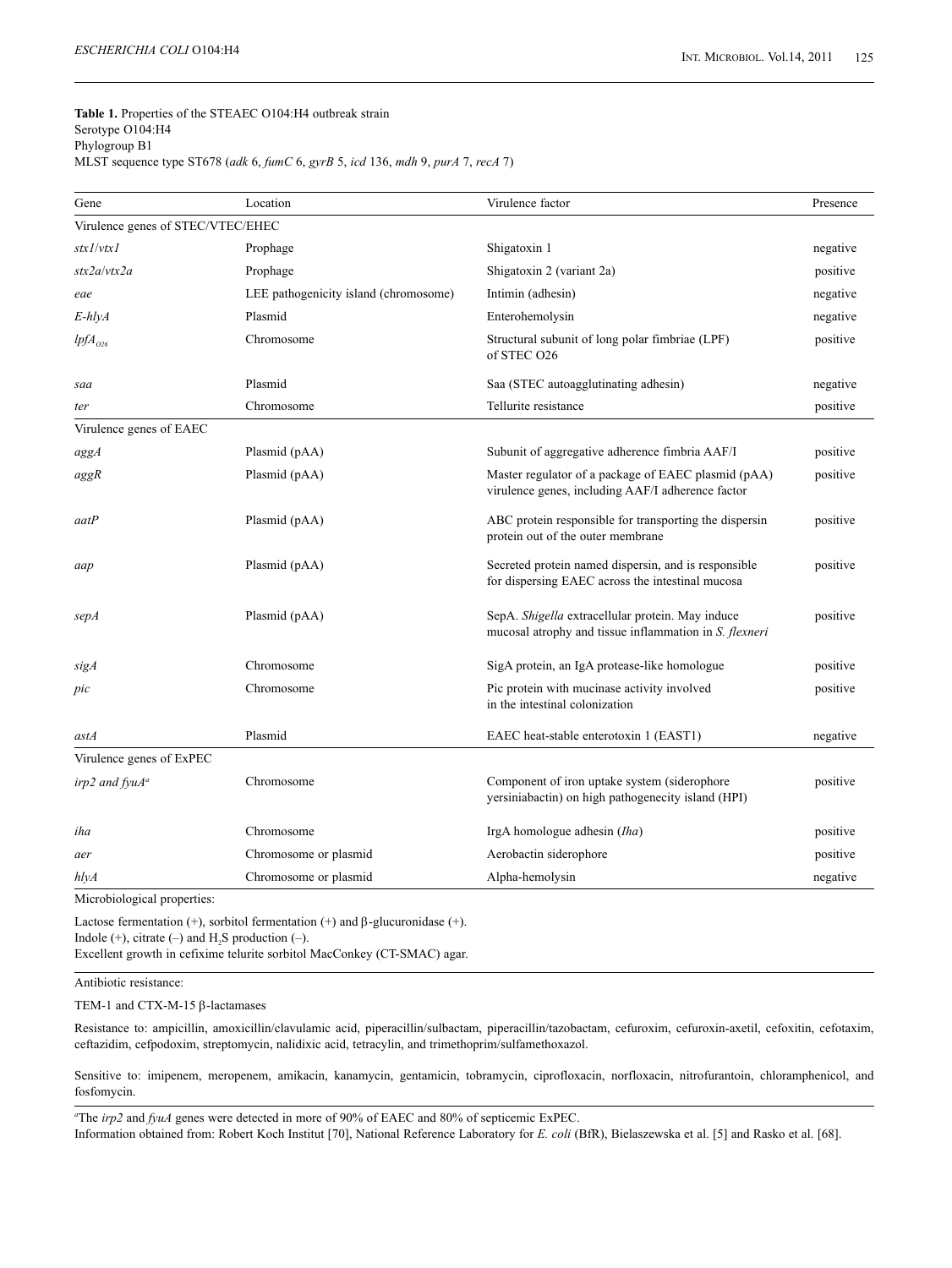**Table 2.** Overview of reported human STEC/VTEC and/or EAEC O104:H4 strains

|                                                 | Year | Shiga-toxins      | <b>HUS</b> | Reference         |  |  |
|-------------------------------------------------|------|-------------------|------------|-------------------|--|--|
| STEC/VTEC and EAEC strains                      |      |                   |            |                   |  |  |
| Germany (2 cases)                               | 2001 | str2a             | yes        | [46]              |  |  |
| Georgia (2 cases)                               | 2009 | stx2a             | yes        | [76]              |  |  |
| Italy                                           | 2009 | stx2a             | yes        | [85]              |  |  |
| Finland                                         | 2010 | str2a             | no         | $[76]$            |  |  |
| Germany (outbreak)                              | 2011 | str2a             | yes        | [5, 76]           |  |  |
| France (outbreak)                               | 2011 | str2a             | yes        | [34,76]           |  |  |
| STEC/VTEC confirmed and EAEC strains? (unknown) |      |                   |            |                   |  |  |
| France                                          | 2004 | unknown           | unknown    | [76]              |  |  |
| STEC/VTEC strains                               |      |                   |            |                   |  |  |
| Korea                                           | 2005 | $stx/$ and $stx2$ | yes        | [3, 84]           |  |  |
| <b>EAEC</b> strains                             |      |                   |            |                   |  |  |
| Central African Republic 1995 or 1996 negative  |      |                   | no         | $\lceil 5 \rceil$ |  |  |
| Spain (3 cases)                                 | 1996 | negative          | no         | This study        |  |  |
| Denmark                                         | 2000 | negative          | no         | $[76]$            |  |  |
| Mali (6 cases)                                  | 2009 | negative          | no         | [76]              |  |  |

EAEC is a pathotype of diarrheagenic *E. coli* defined as *E. coli* that do not secrete the heat-stable (ST) or heat-labile (LT) toxins of ETEC, and with a characteristic aggregative pattern (AA) of adherence to HEp2-cells in culture. This property is usually due to the presence of AAF/I to AAF/IV, whose expression is regulated by the *aggR* gene, located on the large EAEC virulence plasmid pAA [18,66,76]. EAEC infections are usually associated with prolonged watery diarrhea, particularly among children and in travelers to developing countries [48,61,66]. However, EAEC is also a significant cause of diarrhea in Europe, including Spain [12,18].

**Table 3.** STEC/VTEC O104 strains of animal and food origin

| Serotype                       | Origin               | Country          | Year      | Reference |
|--------------------------------|----------------------|------------------|-----------|-----------|
| $O104 \cdot H21$               | Cattle               | Spain            | 1993-1997 | [10]      |
| $O104 \cdot H12$               | Cattle               | Austria          | 2009      | [23]      |
| $O104 \cdot H21$               | Cattle               | Austria          | 2009      | [23]      |
| $\Omega$ 104                   | Ground meat          | Germany          | 2005      | [23]      |
| $O104 \cdot H7$                | Ovine                | Spain            | 1997      | $[7]$     |
| $O104 \cdot H7$                | Lamb meat            | India            | 2001-2002 | $[23]$    |
| $O104 \cdot H7$                | Calf                 | Argentina        | 1999/2000 | [23]      |
| $\Omega$ 104                   | Bovine carcasses USA |                  | 1999      | [23]      |
| $O104 \cdot H7/HNM$ Ovine meat |                      | New Zealand 1998 |           | [23]      |
|                                |                      |                  |           |           |

Source: Technical report of ECDC and EFSA, June 2011, completed with data from LREC.

The fact that EAEC has been rarely identified in animals suggests that they are not zoonotic but rather exclusively human pathogens.

But what is the origin of the outbreak strain of serotype O104:H4? Mellmann et al. [47] characterized the complete genome of the outbreak isolate LB226692 and a historic STEC/EAEC O104:H4 HUS isolate from 2001 (01-09591) by a rapid next-generation sequencing technology. Phylogenetic analyses of 1144 core *E. coli* genes indicated that the HUS STEC/EAEC strains are closely related to the previously published sequence of the EAEC strain 55989 isolated in the late 1990s in Africa, but only distantly related to common EHEC serotypes. Despite this close relationship, the outbreak strain differs from the 2001 strain in plasmid content, fimbrial genes, and antibiotic resistance genes. Mellmann et al. [47] proposed a model in which EAEC 55989 and EHEC O104:H4 strains evolved from a common EHEC O104:H4 progenitor; they suggested that, by stepwise gain and loss of chromosomal and plasmid-encoded virulence factors, a highly pathogenic hybrid of EAEC and EHEC emerged as the current outbreak clone (Fig. 1). Due to its hybrid pathogenicity characteristics, Brzuszkiewicz et al. [16] designated the new pathotype "Entero-Aggregative-Hemorrhagic *E. coli* (EAHEC)."

Rasko et al. [68] used third-generation, single-molecule, real-time DNA sequencing to determine the complete genome sequence of the German outbreak strain, as well as the genome sequences of seven diarrhea-associated EAEC of serotype O104:H4 strains from Africa (isolated in Mali in 2009) and of four EAEC reference strains belonging to other serotypes. Genome-wide comparisons were performed on the basis of these EAEC genomes as well as those of 40 previously sequenced STEC, ETEC, EPEC, and ExPEC isolates belonging to different serotypes. The EAEC O104:H4 strains were closely related and formed a distinct clade among *E. coli* and enteroaggregative *E. coli* strains. However, the genome of the German outbreak strain could be distinguished from that of the other O104:H4 strains because it contains a prophage-encoding Shiga toxin 2 and a distinct set of additional virulence and antibiotic-resistance factors. The findings of Rasko et al*.* [68] suggest that horizontal genetic exchange allowed the emergence of the highly virulent Shiga-toxin-producing enteroaggregative *E. coli* (STEAEC) O104:H4 strain that caused the German outbreak (Fig. 1). More broadly, these findings highlight the way in which the plasticity of bacterial genomes facilitates the emergence of new pathogens [50]. The main lesson from this outbreak is that we should be aware of the capacity of *E. coli* species to accommodate new combinations of genes,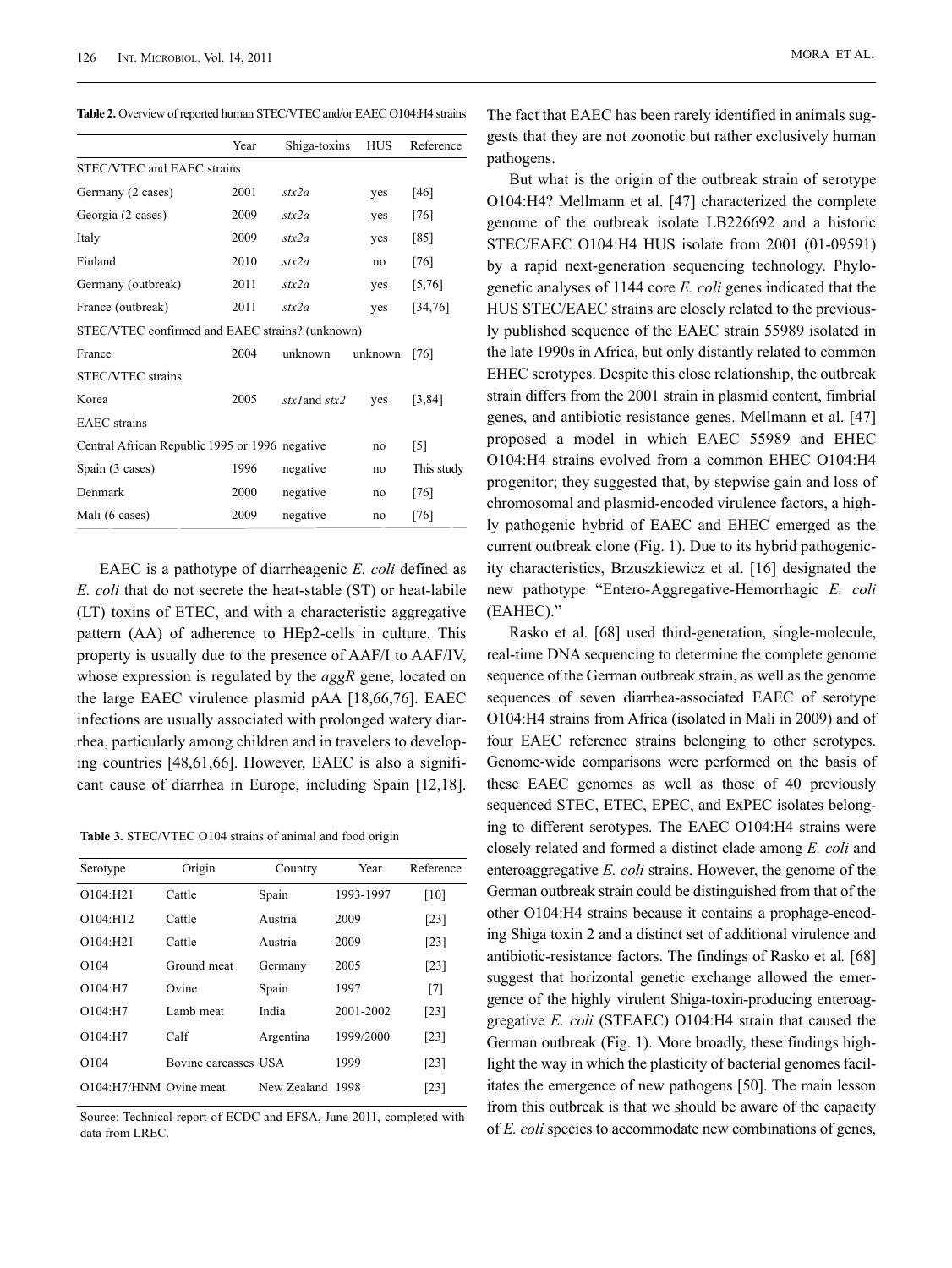

**Fig. 1.** Evolutionary models of the origin of the German STEAEC O104:H4 outbreak strain. Top (**A**): common ancestor model and linear ancestry model proposed by Mellmann et al. [47]. Bottom (**B**): model proposed by Rasko et al. [68], similar to that proposed by Rohde et al. [71] and Brzuszkiewicz et al. [16]. These studies revealed that the outbreak strain belonged to an EAEC lineage that has acquired genes encoding the Stx2a toxin and antibiotic resistance.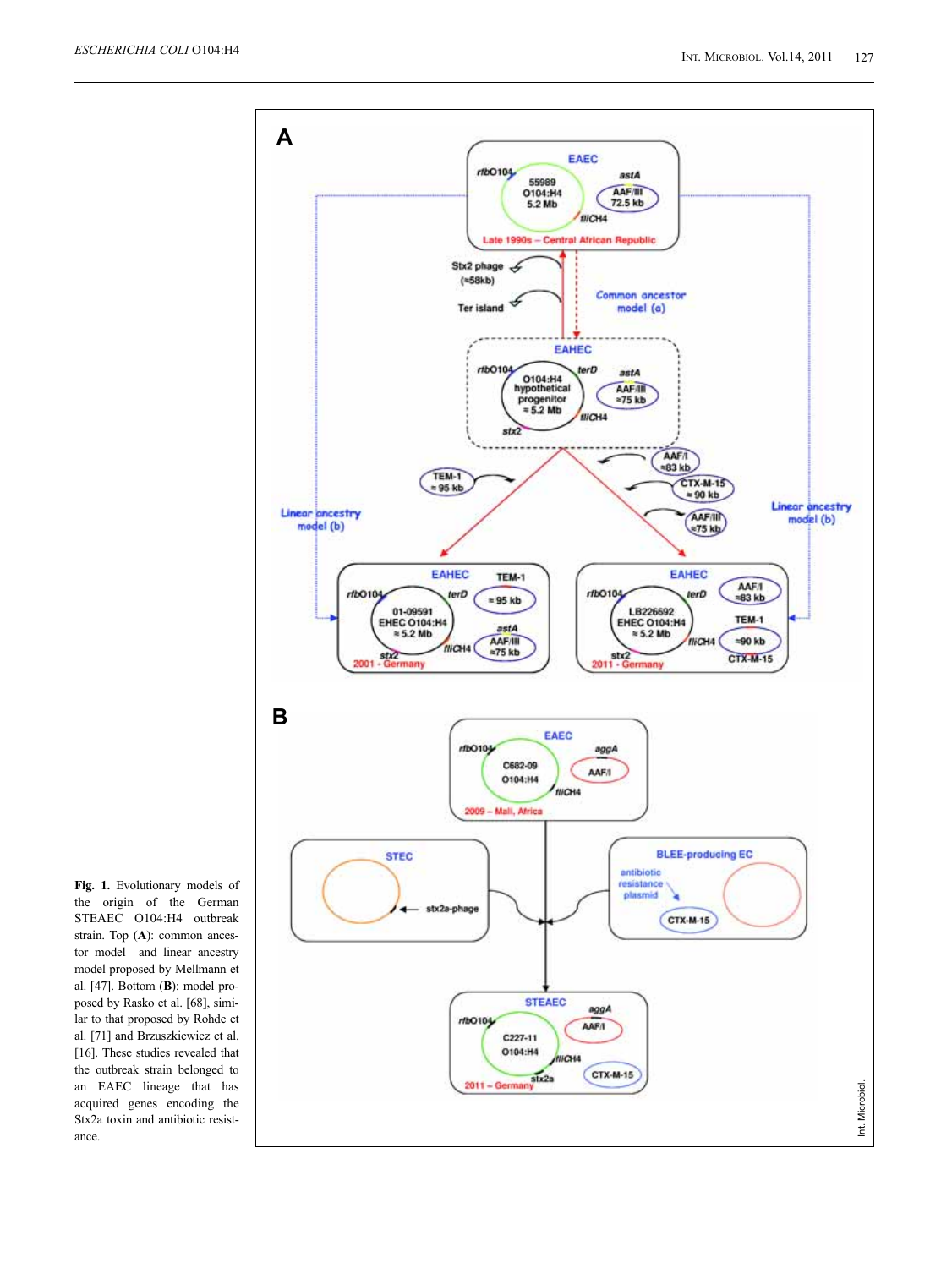leading to the emergence of highly aggressive strains. Furthermore, antibiotic pressure in human and veterinary medicine should be kept as low as possible, as it will select these strains once they become resistant [20].

Epidemiologic investigations initially supported the hypothesis that the outbreaks in Germany [27] and France [34] were linked and that they were due to fenugreek seeds imported from Egypt [26]. However, there has been no isolation of the causative strain O104:H4 from any of the fenugreek seeds analyzed. In the scientific literature, associations between outbreaks of STEC infection and both vegetable products, particularly contaminated sprouting seeds, and green leafy salad vegetables are increasingly recognized [25,26,28,79,82]. The largest STEC O157:H7 outbreak to date was in 1996 in Sakai City (Osaka, Japan) and was linked to the consumption of white-radish sprouts [49]. It remains unclear why the German STEAEC outbreak strain was so virulent. As noted, a novel suite of adhesion factors might provide an explanation. Alternatively, perhaps this strain is able to exploit more efficient mechanisms for toxin release. It is worth remembering that strains of EAEC have caused large sprout-associated outbreaks before, including one outbreak, caused by serotype ONT:H10**,** that affected more than 2000 people in Japan in 1993 [39]. Thus, there is clearly an urgent need to understand how the German outbreak strain and other strains of EAEC adhere to and colonize seeds and seedlings. Also, outbreaks of *Salmonella* infection associated with the consumption of raw seed sprouts are not rare. Thus, sprouts must be acknowledged as high-risk foods in which contamination usually starts with contaminated seeds, as the high humidity required to trigger sprouting provides ideal conditions for bacterial multiplication.

#### **STEC/VTEC in Spain**

**STEC in patients with diarrhea and HC**. From 1992 to 2011, the LREC-USC, in collaboration with the Microbiology Unit of Hospital Complex Xeral-Calde of Lugo (Lucus Augusti Hospital), processed 13,962 stool cultures for the presence of STEC O157:H7 and non-O157 (Table 4). Samples were isolated from inpatients and outpatients of all ages who mostly had diarrhea or gastroenteritis. STEC were detected in 393 (2.8%) of the stool cultures tested. In total, STEC O157:H7 accounted for 63 (0.5%) cases of infection and non-O157 STEC for 251 (1.8%). Serotype O26:H11 was the most frequently detected among the non-O157 VTEC strains ([9] and unpublished data).

|                   | No. of stool samples from adult and children with diarrhea |                     |      |                        |                  |                   |      |
|-------------------|------------------------------------------------------------|---------------------|------|------------------------|------------------|-------------------|------|
|                   |                                                            |                     |      |                        | <b>STEC/VTEC</b> |                   |      |
| Year              | Total<br>assayed                                           | O157:HT<br>isolated |      | $Non-O157$<br>isolated |                  | Total<br>Detected |      |
| 1992-1999         | 5054                                                       | 24                  | 0.5% | 87                     | 1.7%             | 126               | 2.5% |
| 2003-2005         | 3970                                                       | 12                  | 0.3% | 75                     | 1.9%             | 144               | 3.6% |
| 2006-2010         | 4692                                                       | 27                  | 0.6% | 85                     | 1.8%             | 119               | 2.5% |
| May-July 2011 246 |                                                            | $\mathbf{0}$        | 0%   | 4                      | 1.6%             | 4                 | 1.6% |
| <b>TOTAL</b>      | 13,962                                                     | 63                  | 0.5% | 251                    | 1.8%             | 393               | 2.8% |

Results obtained from 1992 to 1999 are already published data [9], whereas results from 2003 to 2011 are unpublished data.

From 2005 to 2011, the LREC-USC also processed, in collaboration with the Microbiology Service of University Hospital Complex of Santiago de Compostela (CHUS), a total of 1479 stool cultures for the presence of STEC O157:H7 and non-O157 (Table 5). Samples were isolated from inpatients and outpatients of all ages, most of whom had bloody diarrhea. STEC were detected in 32 (2.2%) of the stool cultures tested. In total, 13 (0.9%) cases of infection were associated with STEC O157:H7 and 16 (1.1%) with non-O157. Serotype O146:H21 was the most frequently isolated among the non-O157 STEC (unpublished data).

**Table 5.** STEC/VTEC prevalence in patients from the University Hospital Complex of Santiago de Compostela (CHUS)\*

|           |                  |              |                     |                | No. of stool samples   |                |                   |  |
|-----------|------------------|--------------|---------------------|----------------|------------------------|----------------|-------------------|--|
|           |                  |              |                     |                | STEC/VTEC              |                |                   |  |
| Year      | Total<br>assayed |              | O157:H7<br>isolated |                | $Non-O157$<br>isolated |                | Total<br>detected |  |
| 2005      | 93               | 3            | 3.2%                | $\mathbf{1}$   | 1.1%                   | $\overline{4}$ | 4.3%              |  |
| 2006      | 114              | $\mathbf{1}$ | 0.9%                | $\mathbf{0}$   | $0\%$                  | $\mathbf{1}$   | 0.9%              |  |
| 2007      | 283              | 3            | 1.1%                | 6              | 2.1%                   | 9              | 3.2%              |  |
| 2008      | 329              | 3            | 0.9%                | 3              | 0.9%                   | 6              | 1.8%              |  |
| 2009      | 233              | $\mathbf{0}$ | 0%                  | 3              | 1.3%                   | $\overline{4}$ | 1.7%              |  |
| 2010      | 276              | 3            | 1.1%                | $\overline{c}$ | 0.7%                   | 6              | 2.2%              |  |
| 2011      | 151              | $\mathbf{0}$ | 0%                  | $\mathbf{1}$   | 0.6%                   | $\overline{2}$ | 1.3%              |  |
| 2005-2011 | 1479             | 13           | 0.9%                | 16             | 1.1%                   | 32             | $2.2\%$           |  |
|           |                  |              |                     |                |                        |                |                   |  |

\*Unpublished data.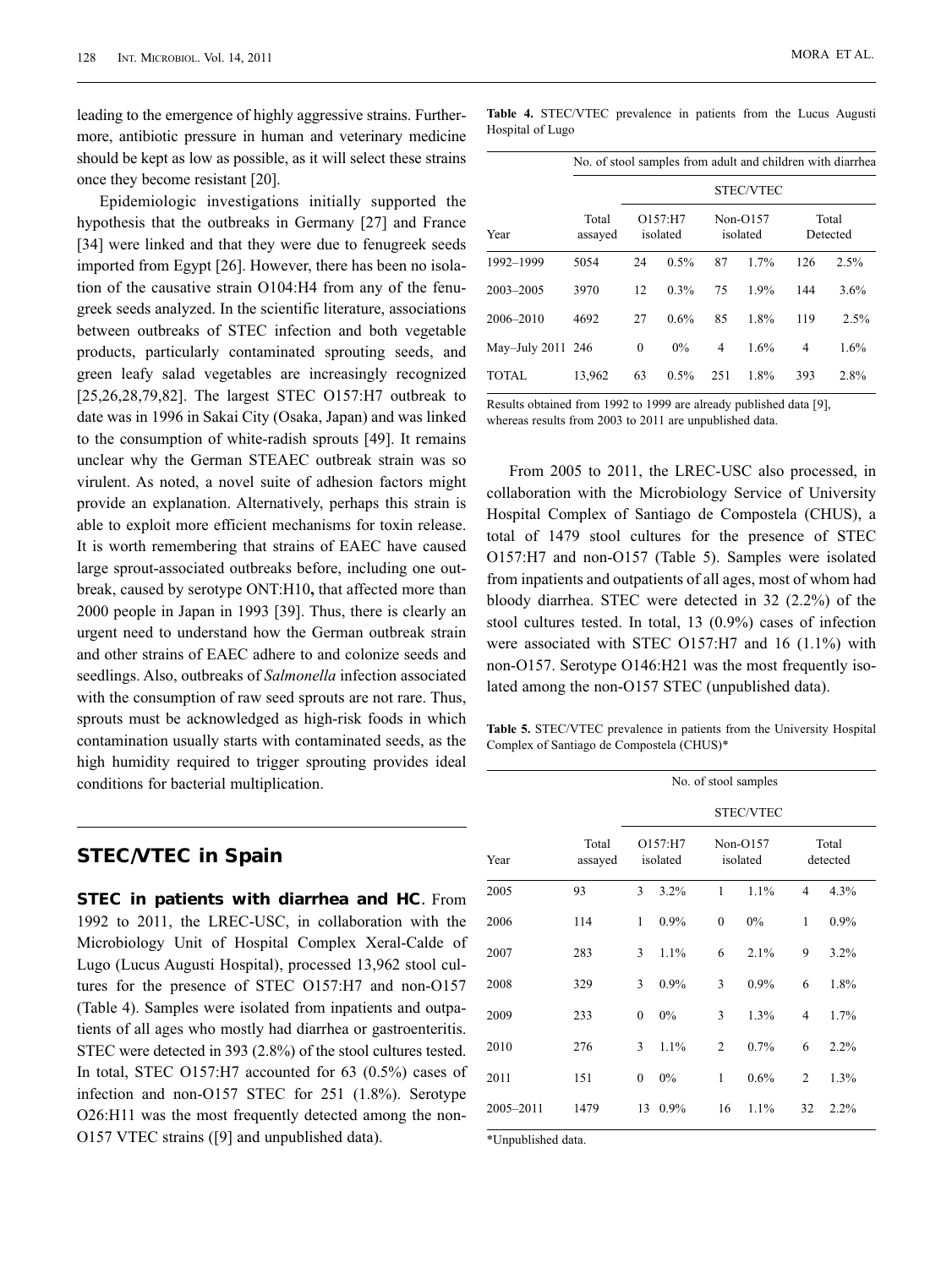| Serotype   | Phylogenetic group | ST               | Seropathotype | Intimin type    |
|------------|--------------------|------------------|---------------|-----------------|
| $O5:H-$    | A                  | ST342            | $\mathsf{C}$  | $\beta$ 1       |
| O26:H11    | B1                 | ST <sub>21</sub> | B             | $\beta$ 1       |
| O103:H2    | B1                 | ST17             | B             | $\varepsilon$ 1 |
| O111:H8    | B1                 | ST16             | B             | $\theta$        |
| O113:H21   | B1                 | ST56             | $\mathcal{C}$ |                 |
| O118:H16   | B1                 | ST21             | $\mathbf C$   | $\beta$ 1       |
| $O145:H -$ | D                  | ST32             | B             | $\gamma$ 1      |
| O146:H21   | B1                 | ST442            | D             |                 |
| O157:H7    | D                  | ST11             | A             | $\gamma$ 1      |

Table 6. STEC/VTEC serotypes most frequently detected among human strains isolated in Lugo (2003-2011)<sup>\*</sup>

*\** Unpublished data.

None of the STEC strains isolated in Galicia from human patients between 1992 and 2011 belonged to serotype O104:H4, the serotype implicated in the German outbreak. Table 6 shows the most frequent STEC serotypes found among strains isolated from humans in Spain, together with the phylogenetic group, ST, seropathotype, and intimin-type ([9] and unpublished data).

Figure 2 shows a dendrogram of the *Xba*I macrorestric-



**Fig. 2.** Dendrogram of the *Xba*I macrorestriction profiles of 21 STEC strains of serotype O157:H7 isolated in Galicia, northwestern Spain. Strain code, *stx*1, *stx*2, year of isolation and origin, are shown on the right side of the dendrogram.\*O157-809 strain isolated from a patient with HC, O157-816 strain isolated from a sample of frozen beef consumed by the patient, and O157-810 strain isolated from an asymptomatic relative . \*\*O157-718, O157-720 and O157- 722 strains isolated from two patients and an asymptomatic carrier of the same family, respectively. Unpublished data.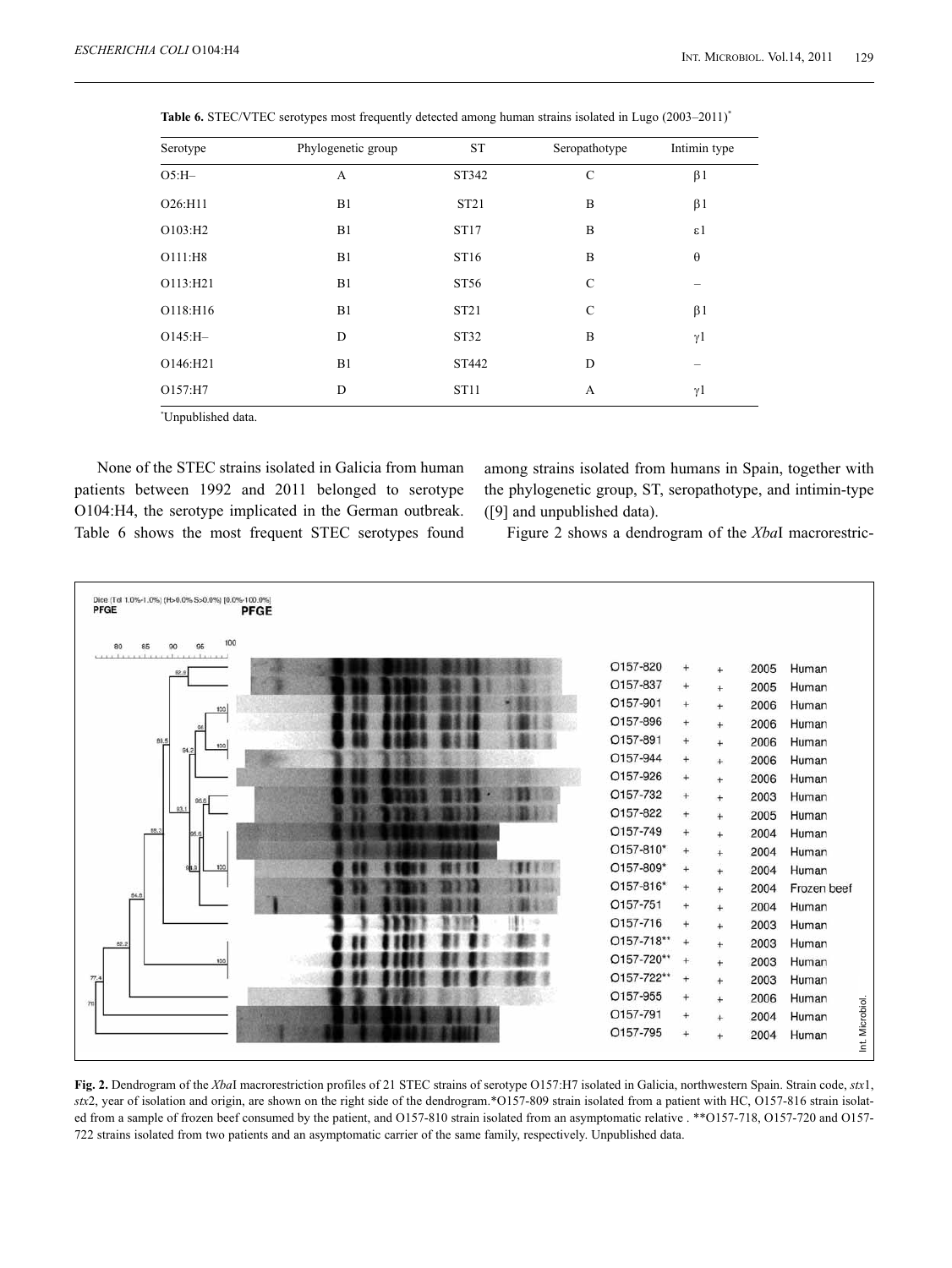

**Fig. 3.** Prevalence of STEC in beef sampled in the city of Lugo.

tion profiles of 20 STEC strains of serotype O157:H7 isolated from 2003 to 2006 in various hospitals of Galicia and of one O157:H7 strain isolated from beef consumed by a patient. All 21 belonged to phagetype 8 and showed high homogeneity, with 15 strains included in a cluster of similarity >85%. Strain O157-809 was isolated from a patient with HC, strain O157-816 from a sample of beef consumed by the patient, and strain O157-810 from an asymptomatic relative. Strains O157-718, O157-720, and O157-722 were isolated from two patients and an asymptomatic carrier of the same family, thus representing a small outbreak ([9] and unpublished data). STEC is the third most frequently identified enteric pathogen in stool cultures at the Lucus Augusti Hospital, after *Salmonella* and *Campylobacter*, thus accounting for a significant number of infections in our area [9,12]. Data from Galicia suggest that, per year in Spain, STEC O157:H7 is responsible for more than 500 cases of infection, and non-O157 for more than 2000. Therefore, STEC likely produces 5.0 to 6.0 cases per 100,000 habitants.

**STEC in beef.** In recent years, we have detected a significant decrease in the prevalence of STEC in beef sold in the city of Lugo. Especially important is the absence of positivity for STEC O157:H7 in the period 2005–2009 (Fig. 3). STEC O157:H7 was detected in eight cases (0.6%), and non-O157 in 146 (10%), among 1445 samples analyzed between the years 1995 and 2009. None of the STEC strains isolated from beef in Lugo belonged to serotype O104:H4, implicated in the German outbreak. However, the level of samples contaminated with non-O157 VTEC is still too high, pointing out the need to improve hygiene, control, and surveillance throughout the food chain ([53] and unpublished data).

**STEC in chicken and pork.** We have also conducted studies on the STEC prevalence in chicken and pork meat. During 2009 and 2010, 200 samples of chicken breast were analyzed. All samples were negative for STEC O157 but two (1%) were positive for non-O157. Among the 110 samples of pork analyzed in 2011, none was positive for STEC O157 but six (5.5%) were positive for non-O157.

Although chicken showed a lower prevalence of STEC than beef and pork, it had higher levels of *E. coli* contamination since only 45% of chicken samples had <10 cfu/g compared to 65% of beef and 71% of pork samples. Clearly, also in these meats it is necessary to decrease the levels of *E. coli* contamination (unpublished data).

**STEC in dairy products.** Rey et al. [69] examined 502 dairy products from 64 different ovine and caprine flocks and from six dairy plants in Extremadura. Sampling was conducted monthly between March 2003 and June 2004 and yielded 360 samples from unpasteurized milk obtained from the bulk tank, 103 samples from fresh cheese curds, and 39 from cheese. STEC strains were detected in 39 (11%) of the samples from the bulk tank, 4 (4%) of those from fresh cheese curds, and 2 (5%) of those from cheese; O157:H7 serotype was isolated from one (0.3%) bulk tank sample. A total of nine STEC strains (O27:H18, O45:H38, O76:H19, O91:H28,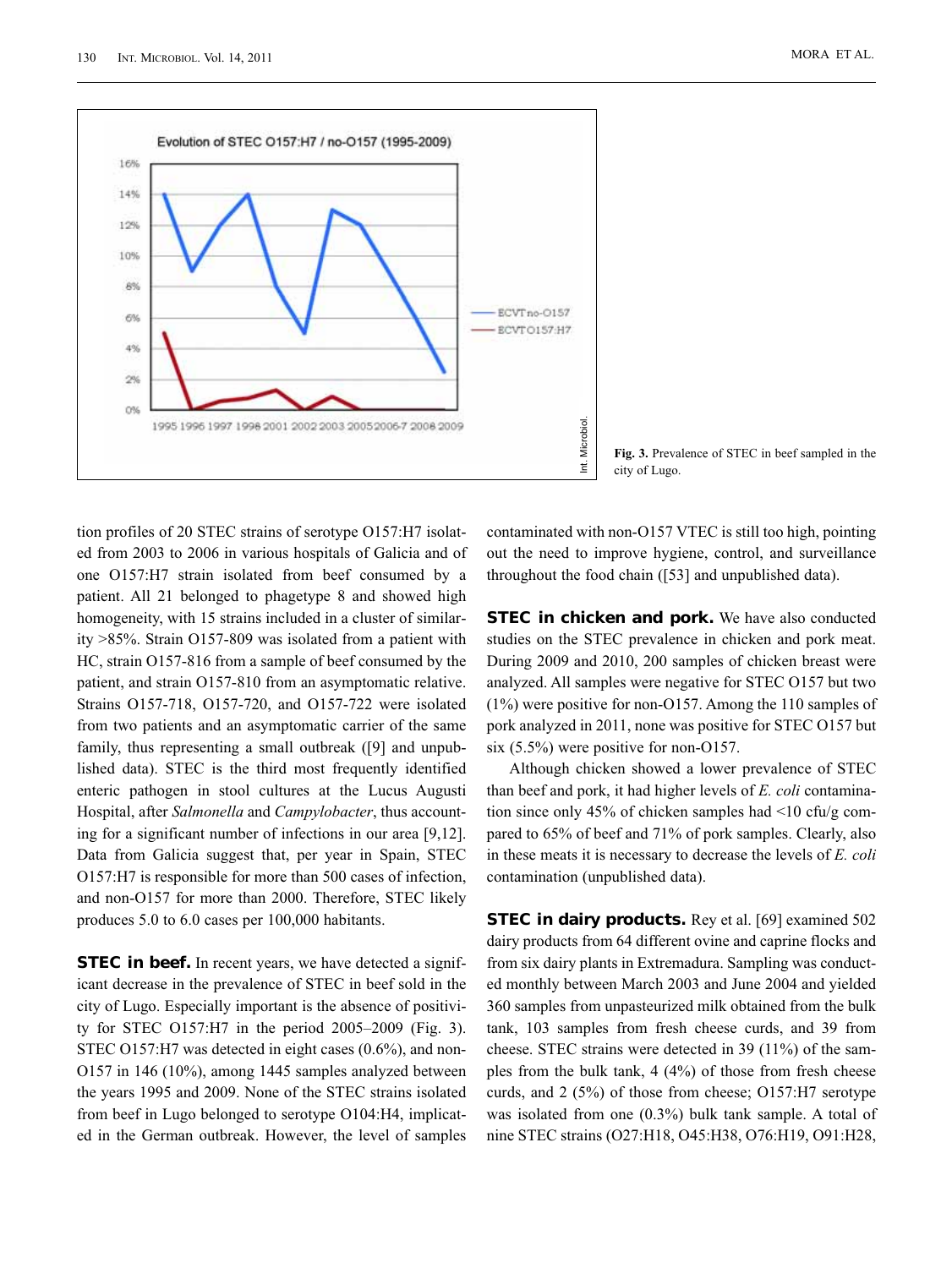O157:H7, ONT:H7, ONT:H9 and ONT:H21) were identified in this study.

In another study, Caro et al. [17] characterized 13 STEC strains isolated from sheep dairy products in Castilla y León. Eight strains isolated from milk belonged to serotype O157:H7. Three STEC strains (two of serogroup O14 and one ONT) were detected in two samples (2.4%) of "Castellano" cheese, one with a 2.5- and the other one with a 12-month ripening period.

**STEC in vegetables.** In 2008, 100 lettuces from various commercial establishments in the city of Lugo were analyzed by the LREC-USC for the presence of STEC. An acceptable microbiological quality was determined, since 99% of the lettuces tested had <10 cfu *E. coli*/g. In addition, the 100 lettuces were negative for the presence of STEC and other types of diarrheagenic *E. coli* (unpublished data).

**The so-called cucumber crisis, 2011.** On 31 May 2011, our LREC-USC received samples from the organic farm involved in the so-called cucumber crisis and suspected by the German Health authorities. The samples submitted by the Junta de Andalucía consisted of 70 cucumbers organically produced; 13 plates of coliform chromogenic medium (37°C/24 h) obtained by filtration of 100 ml of water for irrigation; and four plates of tryptone bile X-glucuronide medium (TBX) obtained from two samples of soil (incubation in duplicate at 37 and 44°C, 24 h, respectively) previously enriched in Mossel EE broth (37°C, 24 h). The type of analysis requested for all samples was the detection and characterization of STEC and EAEC strains.

The 17 plates (13 from water samples and four from soils) were sub-plated onto lactose-MacConkey (LMAC) agar and cefixime tellurite sorbitol-MacConkey (CT-SMAC) agar and then incubated at 37°C for 24 h. The 70 cucumbers were analyzed by dividing them into seven pools of ten units each. Additionally, three units of three random pools were analyzed individually. Thus, 10 samples were globally tested (seven pools and three units). Enrichment cultures were established by adding a 25-g test portion of cucumber skin aseptically cut with individual scalpel blades to 225 ml of buffered peptone water (BPW), followed by incubation for 18–24 h at 37°C. The cultures of LMAC, CT-SMAC, and BPW were then analyzed by conventional PCR, aimed at the detection of the *stx1* and *stx2* genes, typical of STEC, and of *pAA*, typical of EAEC. All samples were negative by PCR for the three genes tested; therefore, STEC and EAEC were not detected in any of the water, soil, or cucumber samples analyzed. The primers and conditions used are described in the section "Analytical methods for STEC detection in foods."

We also analyzed the most probable number of *E. coli* per gram of the cucumber samples. In all cases, counts were <10 cfu

|                 |                |            | Most Probable Number of Escherichia coli |                  |              |                            |
|-----------------|----------------|------------|------------------------------------------|------------------|--------------|----------------------------|
| Vegetable       | No. samples    | <10        | $10 - 99$                                | >99              | STEC/VTEC    | EAEC, ETEC, tEPEC and EIEC |
| Cucumbers       | 32             | 32 (100%)  | $\boldsymbol{0}$                         | $\boldsymbol{0}$ | $\mathbf{0}$ | $\boldsymbol{0}$           |
| Tomatoes        | 36             | 36 (100%)  | $\boldsymbol{0}$                         | $\boldsymbol{0}$ | $\mathbf{0}$ | $\boldsymbol{0}$           |
| Lettuces        | 54             | 50 (93%)   | $4(7.4\%)$                               | $\boldsymbol{0}$ | $1(1.9\%)$   | $\mathbf{0}$               |
| Bean sprouts    | 6              | $6(100\%)$ | $\mathbf{0}$                             | $\mathbf{0}$     | $\mathbf{0}$ | $\mathbf{0}$               |
| Endives         | $\mathfrak{2}$ | $2(100\%)$ | $\mathbf{0}$                             | $\mathbf{0}$     | $\mathbf{0}$ | $\theta$                   |
| Broccoli        | 7              | $7(100\%)$ | $\mathbf{0}$                             | $\mathbf{0}$     | $\Omega$     | $\mathbf{0}$               |
| Leeks           | $\overline{2}$ | $2(100\%)$ | $\mathbf{0}$                             | $\mathbf{0}$     | $\mathbf{0}$ | $\mathbf{0}$               |
| Peppers         | 6              | $6(100\%)$ | $\theta$                                 | $\theta$         | $\Omega$     | $\theta$                   |
| Carrots         |                | $1(100\%)$ | $\mathbf{0}$                             | $\mathbf{0}$     | $\mathbf{0}$ | $\theta$                   |
| Onions          | 1              | $1(100\%)$ | $\boldsymbol{0}$                         | $\boldsymbol{0}$ | $\mathbf{0}$ | $\mathbf{0}$               |
| Packaged salads | 53             | 52 (98%)   | $1(1.9\%)$                               | $\boldsymbol{0}$ | $\mathbf{0}$ | $\bf{0}$                   |
| <b>TOTAL</b>    | 200            | 195 (98%)  | $5(2.5\%)$                               | $\boldsymbol{0}$ | $1(0.5\%)$   | $\mathbf{0}$               |

Table 7. STEC/VTEC prevalence in vegetables sampled between June and July of 2011<sup>\*</sup>

*\**Unpublished data.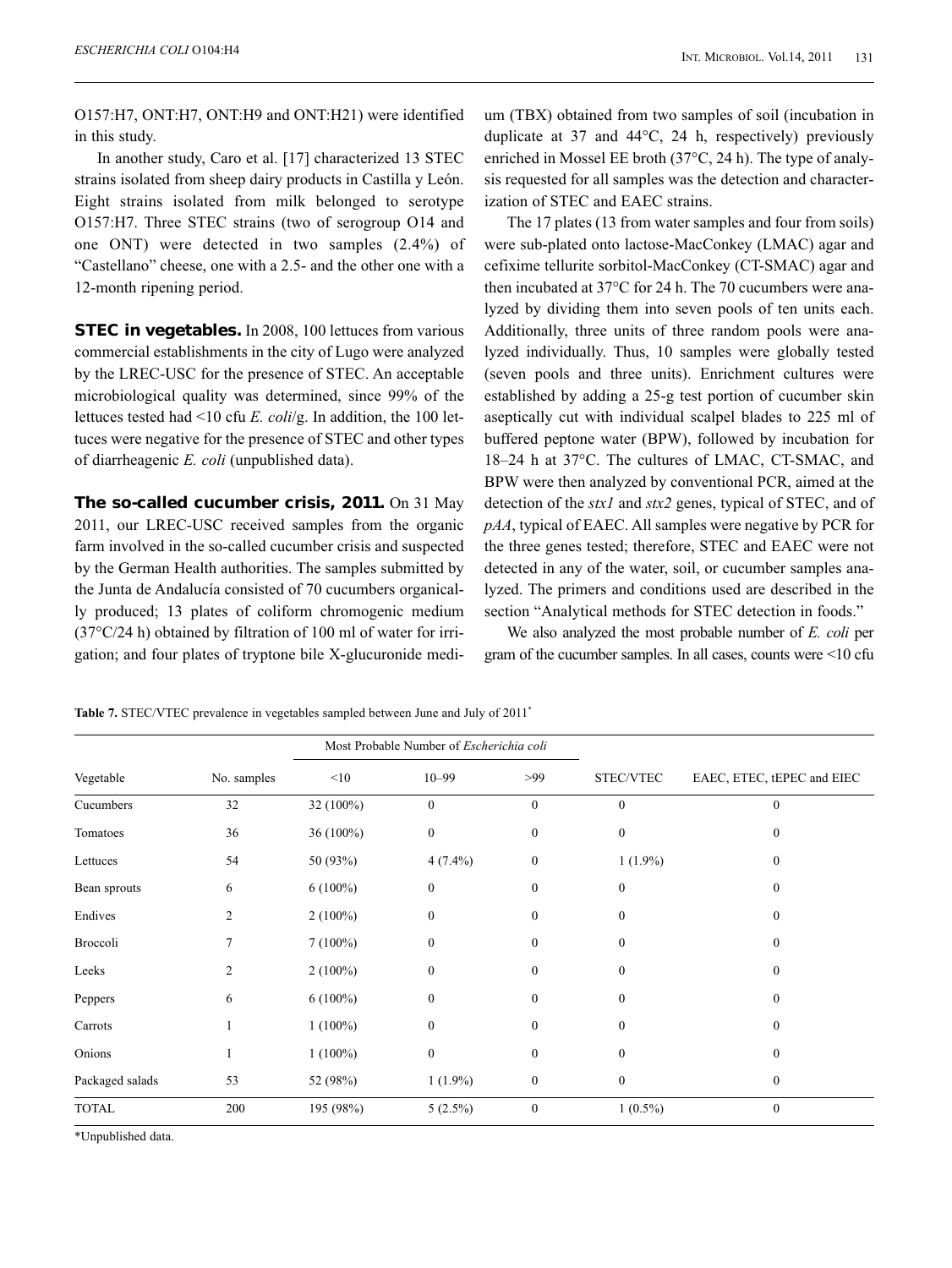| PFGE-Xbal   | <b>PFGE-Xbal</b> |             |          |                |                    |
|-------------|------------------|-------------|----------|----------------|--------------------|
| 8<br>$^{8}$ |                  |             |          |                |                    |
|             |                  | IH25340/06A | O146:H21 | Human diarrhea | vt2 EhlyA iutA     |
| 87.3        |                  | IH52224/05A | O146:H21 | Human diarrhea | vt1 vt2 EhlyA iutA |
| 77.6        |                  | IH47534/07A | O146:H21 | Human diarrhea | vt1 vt2 EhlyA iutA |
| 87.5        |                  | FV 15892    | O146:H21 | Lettuce        | vt1 vt2            |
| 75.5        |                  | IH53493/04A | O146:H21 | Human diarrhea | vt1 vt2 EhlyA iutA |
| 83.3        |                  | IH1956/08   | O146:H21 | Human diarrhea | vt1 vt2 EhlyA iutA |
| 相4          |                  | IH32712/05A | O146:H21 | Human diarrhea | vt1 vt2 EhlyA iutA |
| 73.2        |                  | IH54779/05A | O146:H21 | Human diarrhea | vt1 vt2 EhlyA iutA |
| 84.9        |                  | IH27893A    | O146:H21 | Human diarrhea | vt1 vt2 EhlyA      |
| 16          |                  | IH52332/04A | O146:H21 | Human diarrhea | vt1 vt2 EhlyA iutA |
|             |                  | IH25515/07A | O146:H21 | Human diarrhea | vt1 vt2 EhlyA iutA |
|             |                  | IH33439/04A | O146:HNM | Human diarrhea | vt1 vt2 EhlyA iutA |

**Fig. 4.** Comparison of STEC strains of serotype O146:H21. Dendrogram of the *Xba*I macrorestriction profiles. Strain code, serotype, origin, and virulence genes are shown at the right side of the dendrogram. Unpublished data.

per gram of sample, which implied that no *E. coli* colony grew on the Petrifilm Select plates (unpublished data). The analysis report for the samples was closed on June 2, 2011.

**Vegetable sampling, 2011.** As a consequence of the German outbreak, we decided to conduct a large sampling to determine the presence of STEC, EAEC, and other types of diarreagenic *E. coli* in the vegetables sold in Spain. Between June and July of 2011, 200 vegetables from different geographic origins were analyzed at the LREC-USC (Table 7) (unpublished data). The 200 vegetable samples were negative for the virulent serotype O104:H4 and only one sample (0.6%) was positive for a STEC strain of serotype O146:H21 (*stx*1 *stx*2), considered of low virulence (category D). Despite the positive case, the hygienic and sanitary quality of the vegetables offered for sale in the city of Lugo proved to be quite good, since in 195 (98%) of the samples <10 cfu of *E. coli* per gram were detected. Of concern is the fact that a sample of packaged salad showed a most probable number of *E. coli* per gram of 10–99, since this product is sold ready to eat. Special vigilance should be paid to food consumed directly without any previous care. We believe that the 200 samples analyzed were representative of the Spanish situation since 116 of 200 came from superstore centers that distribute throughout the country. These 116 samples were negative for STEC.

The *Xba*I-PFGE macrorestriction profile of the STEC O146:H21 strain isolated from lettuce was compared with the profiles of 11 STEC strains belonging to the same serotype and isolated from patients (Fig. 4) (unpublished data). The vegetable strain showed a cluster of 87.5% identity with a human strain isolated in 2004. Although serotype O146:H21 is currently included in category D, based on a lack of association to date with outbreaks or severe cases (HUS), we highly believe it should be monitored because some of the patients from whom we isolated O146:H21 developed HC. In addition, strains of serotype O146:H21 have been isolated in Spain from beef, cattle, sheep, goats, deer, wild boars, and foxes.

**STEC in cattle.** In an analysis of the role of cattle as a reservoir of STEC (1993–1995), we found that one third of the calves and cows of Galicia were carriers. Furthermore, 12% of the calves and 22% of the farms sampled were positive for highly virulent STEC serotype O157:H7. In 1998, we conducted a study in Navarra in two slaughterhouses and five feedlots. The number of STEC O157:H7 carriers detected was very high: 10% at slaughterhouse A, 19% at slaughterhouse B, 23% at feedlot 1, 22% at feedlot 2, 8% at feedlot 3, but 0% in feedlots 4 and 5. These data obtained in Spain are in agreement with those reported in other countries, and confirm that around 10% of cattle are colonized by STEC O157:H7 [8,10,11,44].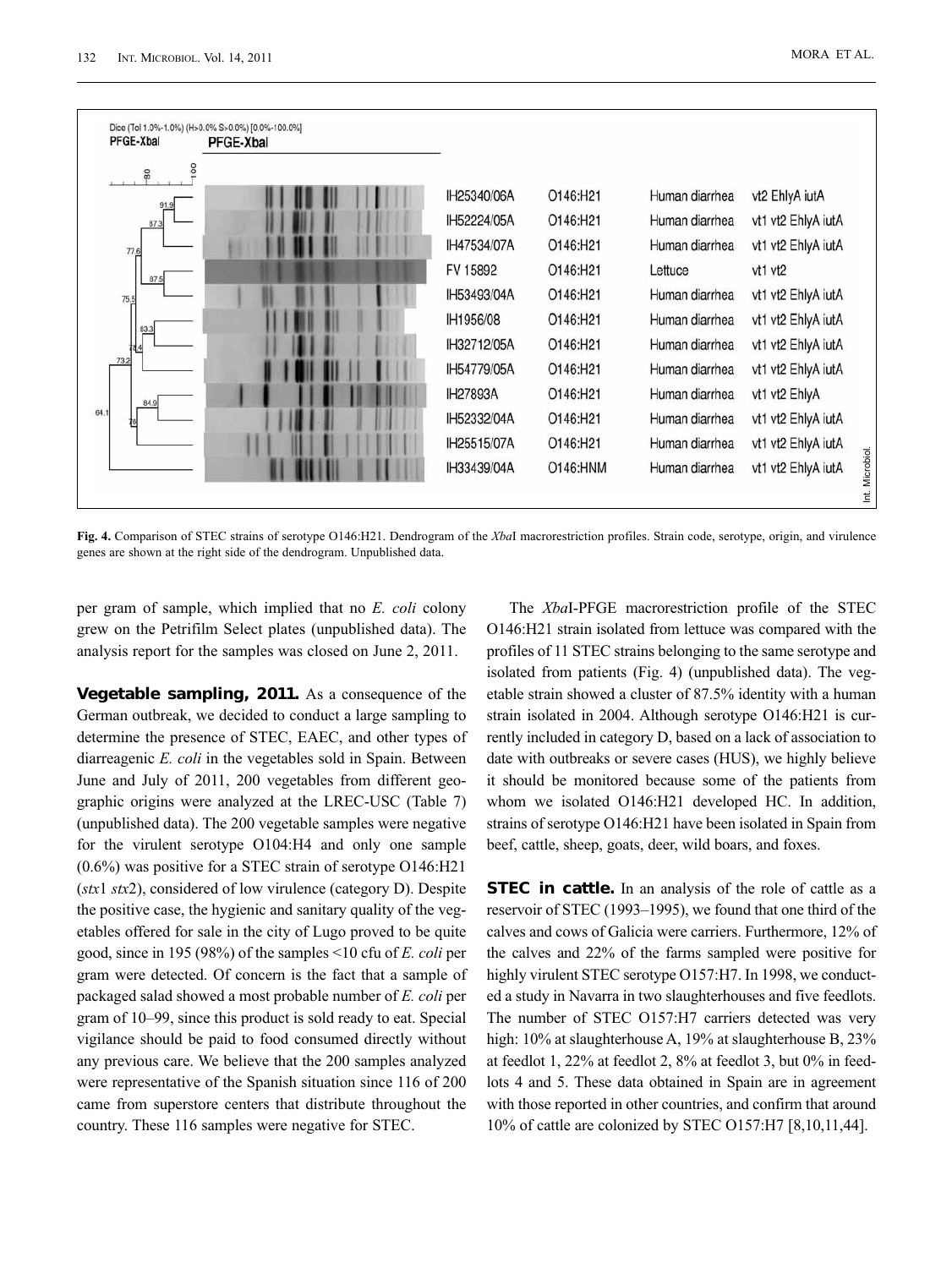| Origin               | Year, locality<br>[Reference] | Number<br>of strains | eae+<br>strains | Serotypes most frequently found (number of strains)                                                                                                                                                                                                                                                                                                                                                                                                          |
|----------------------|-------------------------------|----------------------|-----------------|--------------------------------------------------------------------------------------------------------------------------------------------------------------------------------------------------------------------------------------------------------------------------------------------------------------------------------------------------------------------------------------------------------------------------------------------------------------|
| Human                | 1992-1999<br>Lugo $[9]$       | 126                  | 56%             | $O26:H11, H-(14); O91:H21, H-(4); O111:H8, H-(5); O113:H21 (3); O145:H8,$<br>$H-(3)$ ; O146:H21 (3); O157:H7 (24)                                                                                                                                                                                                                                                                                                                                            |
| Human                | 2003-2011<br>Lugo $(UD)^a$    | 213                  | 68%             | O5:H-(3); O26:H11, H-(43); O103:H2(7); O111:H8, H-(13); O113:H21(4);<br>O118:H16 (6); O145:H- (4); O146:H21 (13); O157:H7 (41)                                                                                                                                                                                                                                                                                                                               |
| Bovine               | 1993-1999<br>Galicia [10]     | 514                  | 29%             | O2:H27 (7); O2:H29 (5); O4:H4 (11); O8:H2 (9); O20:H19 (18); O22:H8 (25);<br>O26:H11, H- $(26)$ ; O64:H- $(4)$ ; O77:H41 $(21)$ ; O82:H8 $(7)$ ; O91:H21 $(8)$ ;<br>O103:H2, H-(8); O105:H18 (15); O113:H4 (8); O113:H21 (33); O116:H21, H-<br>(10); O118:H16, H-(4); O126:H20(4); O128:H-(4); O141:H8(4); O156:H-<br>(9); O157:H7 (82); O162:H21 (4); O171:H2 (20); O171:H25 (4); O174:H- (5);<br>O174:H2 (8); O174:H21 (6); O177:H11, H-(10); ONT:H19 (16) |
| Ovine                | 1997<br>Extremadura [7]       | 384                  | 6%              | O5:H-(19); O6:H10(25); O6:H-(3); O52:H45(3); O91:H-(64); O104:H7(9);<br>O110:H- $(7)$ ; O112:H- $(7)$ ; O117:H- $(16)$ ; O123:H- $(3)$ ; O128:H- $(46)$ ;<br>O128:H2 (14); O136:H20 (11); O146:H8 (14); O146:H21 (27); O156:H- (13);<br>O157:H7 (5); O166:H28 (11); O176:H4 (9); ONT:H21 (17)                                                                                                                                                                |
| Ovine                | Madrid [62]                   | 63                   | 3%              | O5:H- $(13)$ ; O6:H10 $(3)$ ; O26:H11 $(2)$ ; O91:H- $(6)$ ; O128:H- $(6)$ ;<br>O146:H21 (8); O166:H28 (4)                                                                                                                                                                                                                                                                                                                                                   |
| Caprine              | 2003<br>Murcia [19]           | 106                  | $0\%$           | O5:H- (7); O76:H19 (30); O91:H14 (3); O126:H8 (6), O128:H2,H- (4);<br>O146:H21,H-(10); O166:H28(3); ONT:H4(3); ONT:H21(18)                                                                                                                                                                                                                                                                                                                                   |
| Caprine              | Madrid [62]                   | 41                   | $2\%$           | $O5:H-(3)$ ; $O81:H21$ , $H-(11)$ ; $O128:H2$ , $H-(2)$ ; $O146:H21$ (2);<br>$O166:$ H28 $(8)$                                                                                                                                                                                                                                                                                                                                                               |
| Wild ruminants       | 2004-2005<br>Extremadura [72] | 65                   | 0%              | O2 (7); O8 (5); O128 (5); O146 (25); O166 (4); O174 (6)                                                                                                                                                                                                                                                                                                                                                                                                      |
| Wild boars           | 2007-2008<br>Extremadura [74] | 17                   | 35%             | O6:H10 (1); O23:H21 (2); O109:H-(1); O127:H2 (1); O142 (1); O146:H21 (1);<br>O157:H7 (5); O157:H21 (2); ONT (3)                                                                                                                                                                                                                                                                                                                                              |
| Beef                 | 1995-2003<br>Lugo [53]        | 96                   | 26%             | O1:H10 (2); O8:H21 (4); O22:H8 (4); O26:H11, H- (4); O64:H5 (3); O75:H8<br>$(2)$ ; O77:H41 $(2)$ ; O103:H2, H- $(3)$ ; O111:H- $(2)$ ; O113:H21 $(2)$ ; O157:H7 $(8)$                                                                                                                                                                                                                                                                                        |
| Beef                 | 2005-2009<br>Lugo (UD)        | 53                   | 30%             | O5:H-(2); O26:H11, H-(9); O6:H10(2); O146:H21(5); O174:H21(2)                                                                                                                                                                                                                                                                                                                                                                                                |
| Milk                 | 2003-2004<br>Extremadura [69] | 9                    | 11%             | Ovine: O45:H38 (1); ONT:H7 (2); ONT:H9 (1)<br>Caprine: O27:H18 (1); O76:H19 (1); O91:H28 (1); O157:H7 (1); ONT:H21 (1)                                                                                                                                                                                                                                                                                                                                       |
| Ovine dairy products | 1999<br>Castilla y León [17]  | 13                   | 61%             | Milk: O71 (2), O157:H7 (8)<br>Cheese: O14 (2), ONT (2)                                                                                                                                                                                                                                                                                                                                                                                                       |
| Vegetables           | 2011. This study              | $\mathbf{1}$         | $0\%$           | O146: H21(1)                                                                                                                                                                                                                                                                                                                                                                                                                                                 |

**Table 8.** STEC/VTEC serotypes most frequently found in Spain

a UD: unpublished data.

The serotypes and virulence genes of 514 bovine STEC strains isolated in Spain were also determined. Although they belonged to a wide number of serotypes (66 serogroups and 113 serotypes), 52% of the strains belonged to only 10 serotypes (O4:H4, O20:H19, O22:H8, O26:H11, O77:H41, O105:H18, O113:H21, O157:H7, O171:H2 and ONT:H19). Moreover, the seropathotypes of many bovine strains were those previously found among STEC causing infections in humans (Table 8) [4,9,10,40,44,83]. None of the STEC bovine strains belonged to serotype O104:H4; however, we did find two O104:H21 *stx1 stx2* ST672 strains (Fig. 5).

**STEC in sheep.** In 1997, we conducted a study in collaboration with the Faculty of Veterinary Sciences of Cáceres.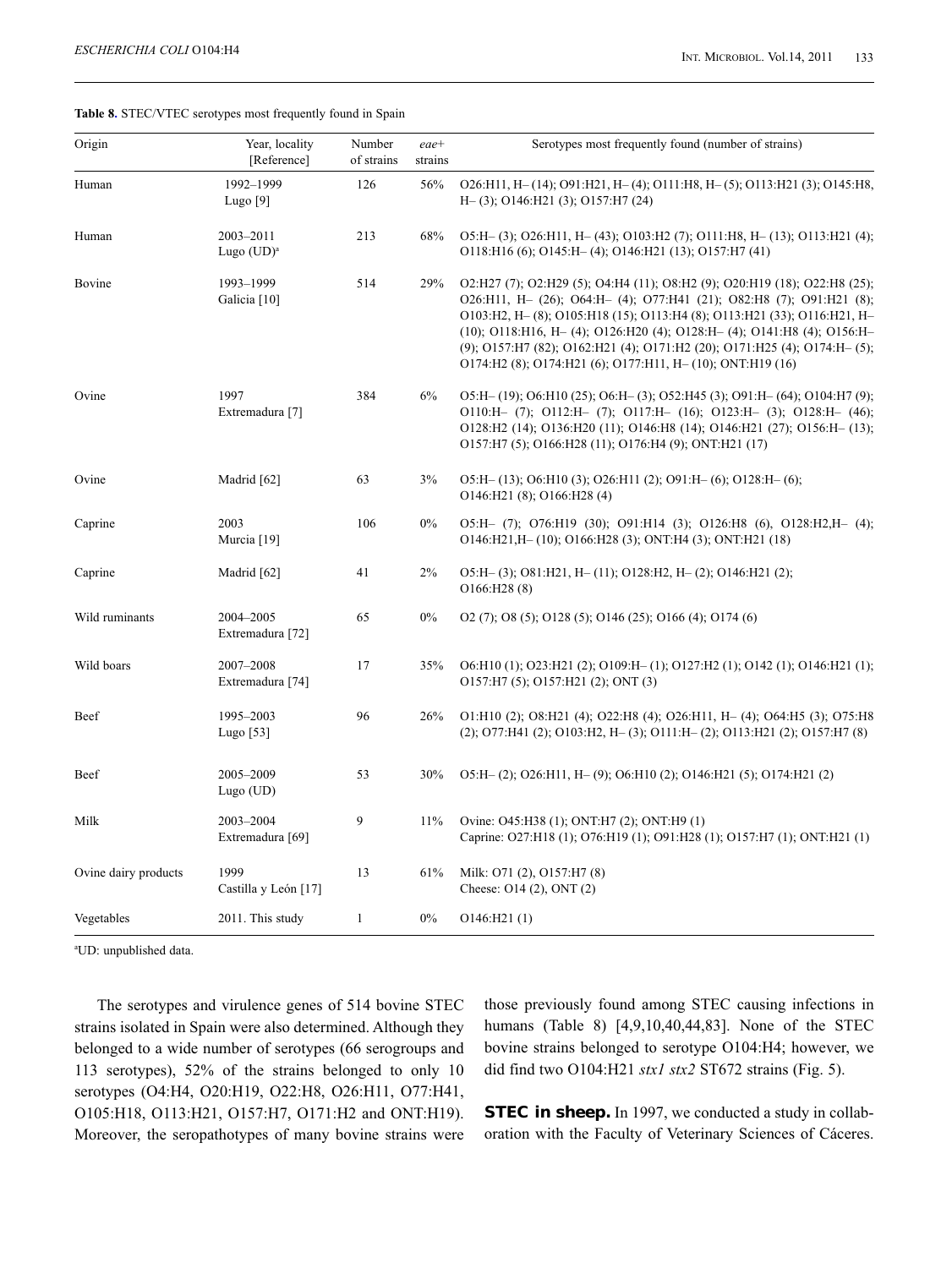

**Fig. 5.** Dendrogram of the *Xba*I macrorestriction profiles of 12 animal STEC strains of serotypes O104:H7 and O104:H21 isolated in Spain. Strain code, serotype, ST, origin, and virulence genes are shown on the right side of the dendrogram. Unpublished data.<sup>o</sup>

An analysis of 1300 samples from 93 farms in Extremadura showed that 0.4% of the lambs were colonized by STEC O157:H7 and 36% by non-O157 [7]. Among 384 ovine strains, 35 serogroups and 64 serotypes were established, with 72% of the strains belonging to one of the following 12 serotypes: O5:H–, O6:H10, O91:H–, O117:H–, O128:H–, O136:H20, O146:H8, O146:H21, O156:H–, O166:H28, and ONT:H21. The STEC seropathotypes of ovine strains differed from those of bovine strains, but many had also been detected in STEC strains of human origin (Table 8). Importantly, the *eae* gene was present in only 6% of the ovine strains, compared to 29% of those from cattle and 56% of those from humans. Although none of the ovine STEC strains belonged to serotype O104:H4, ten strains with serotype O104:H7 *stx1* (mostly ST1817) were identified (Fig. 5).

**STEC in goats.** In 2003, we conducted a study in collaboration with the Faculty of Veterinary Sciences of Madrid and Murcia [19]. Fecal samples from 222 healthy dairy goats (adults and kids) on 12 farms in Spain were screened for the presence of STEC. Non-O157 STEC strains were isolated in 48% of the animals, more frequently from adults and replacement animals than from kids. STEC O157 was not detected. Among 106 STEC caprine strains, 25 serotypes were determined, with the most common being serotypes O5:H–,

O76:H19, O126:H8, O146:H21, ONT:H–, and ONT:H21. None of the 106 strains carried *eae*. However, 16% of the caprine STEC strains belonged to serotypes involved in HUS (Table 8). Serotype O104:H4 was not identified among any of the caprine STEC strains.

A longitudinal study was conducted on two dairy farms to investigate the pattern of shedding of STEC in goat herds in the Murcia region [63]. Fecal samples were taken from 20 goat kids once weekly during the first 4 weeks of life and then once every month for the next 5 months of life, and from 18 replacement animals and 15 adults once every month for 12 months. The proportion of samples containing STEC was higher for replacement animals and adults (86 and 79%, respectively) than for kids (25%). About 90% of the STEC colonies isolated from healthy goats belonged to five serogroups (O33, O76, O126, O146, and O166) but the most frequent serogroups of these isolates, except one, were different in the two herds studied. STEC O157:H7 was found in three kids on only one occasion. None of the STEC isolates, except the three O157:H7 isolates, was *eae*-positive. The patterns of STEC shedding in goat kids were variable whereas most of the replacement animals and adults were persistent STEC shedders. The results showed that isolates of STEC O33, O76, O126, O146, and O166 are adapted for colonizing the goat intestine but infection with STEC O157:H7 in goats seems to be transient [63].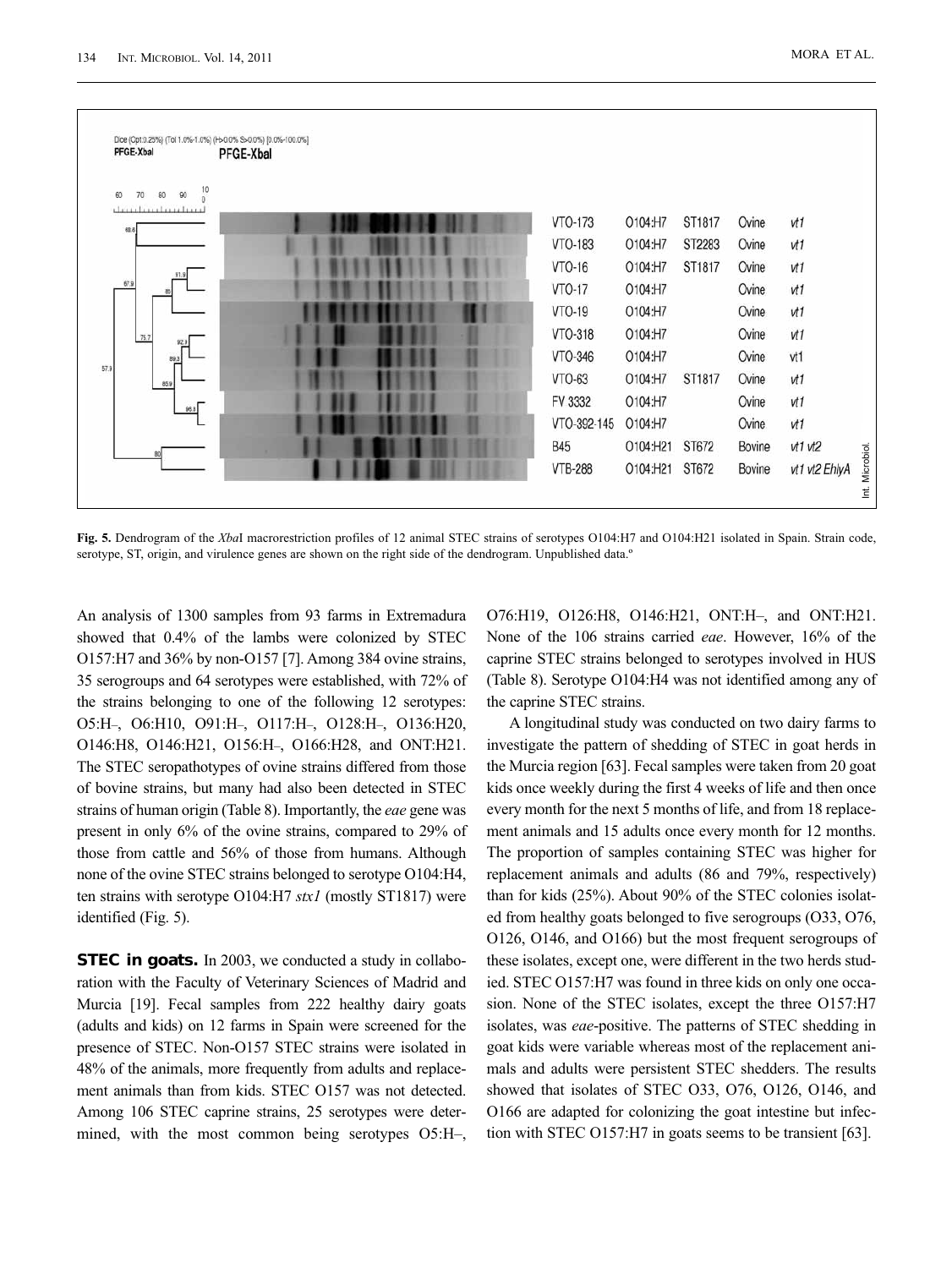**STEC in wild animals.** In the study of Sánchez et al. [72] fecal samples were collected from 243 wild ruminants, including *Cervus elaphus*, *Capreolus capreolus*, *Dama dama*, and *Ovis musimon*, and examined for STEC using both phenotypic (Vero cells) and genotypic (PCR and PFGE) methods. Fecal samples were collected from animals killed by hunters during 2004 and 2005 in the Extremadura. STEC were isolated from 58 (24%) of the samples and a total of 65 isolates were characterized. The *ehxA* gene was detected in 37 (57%) of the isolates but none contained the *eae* gene. The isolates comprised 12 O serogroups, although 80% were restricted to O2, O8, O128, O146, O166, and O174. The most commonly isolated STEC bacteria, from the O146 serogroup, exhibited a high degree of polymorphism as indicated by PFGE. STEC isolates of serogroups O20, O25, O166, O171, O174, and O176 had not previously been found in wild ruminants. This was the first study to confirm that wild ruminants in Spain are a reservoir of STEC and are thus a potential source of human infection [72].

In another study of Sánchez et al. [74], fecal samples from 212 wild boars were collected (Extremadura, Spain, 2007 and 2008) and examined. STEC O157:H7 and non-O157 were isolated from 7 (3%) and 11 (5%) animals, respectively. *E. coli* O157:H7 isolates belonged to phage types associated with severe human illness: PT14, PT34, and PT54. Indistinguishable PFGE types were found in *E. coli* O157:H7 isolates recovered from a wild boar and from a human patient with diarrhea living in the same geographic area.

Recently, in the LREC-USC, we studied the presence of STEC in populations of deer, boar, and fox (Galicia, 2009–2010). Of the 179 deer that were sampled, STEC were isolated from 97 (54%) stool samples, while 25 (9.5%) of the 262 boars tested were STEC-positive. Among the 260 fecal samples from foxes, STEC were isolated from six animals (2.3%) (unpublished data).

None of the STEC strains isolated from Galician wildlife belonged to serotype O104:H4, nor had the STEC been isolated in previous studies carried out in collaboration with the Faculty of Veterinary Science of Cáceres [72,74].

**STEC in aquatic environments.** The study of García-Aljaro et al. [31] included a phenotypic and genotypic characterization of 144 STEC strains isolated from urban sewage and animal wastewaters in Barcelona, using a *stx*2-specific DNA colony hybridization method. The STEC strains isolated belonged to 34 different serotypes. Only one O157:H7 strain was positive for the intimin gene *eae*. Forty-one different seropathotypes were determined. On the basis of the occurrence of virulence genes, most non-O157 STEC strains are assumed to be low-virulence serotypes.

**Shiga-toxin phages.** Shiga-toxin phages were detected by TaqMan qPCR in all the beef samples and in 69% of the salad samples obtained from the city of Barcelona by Imamovic and Muniesa [38]. Stx phages from the samples were propagated in *E. coli* C600, *E. coli* O157:H7, and *Shigella* strains and further quantified. The results showed that 50% of the samples carried infectious Stx phages, isolated from plaques generated by lysis. However, despite the apparent abundance of Stx phages in these samples, they showed acceptable microbiological levels for human consumption based on European and US regulations. The origin of the Stx phages found in the food samples could not be determined. However, high densities of Stx phages have been detected in human and animalenvironments, pointing to an environmental origin. The significance of this study is that infectious free Stx phages are present in commercial food samples. The presence of Stx phages in food can cause *stx* transduction to the bacterial flora present in the matrices, generating new STEC strains in the samples, perhaps during storage. Similarly, the ingestion of free Stx phages present in food can lead to the conversion of commensal gut bacteria. However there are no reports indicating that *stx* transduction in food is of relevant concern.

**Phage typing of STEC O157:H7 strains**. Phage typing was used for the epidemiological subtyping of a collection of STEC O157:H7 strains isolated in Spain between 1980 and 1999 [51]. Phage typing was performed using the method of Khakria et al. [43] at the National Center for Microbiology (Madrid, Spain), with the phages provided by The National Laboratory for Enteric Pathogens, Laboratory for Disease Control, Ottawa, Ontario, Canada. The 16 different phages used were capable of identifying 88 phage types. Phage typing distinguished 18 phage types among 171 strains isolated from different sources (67 human, 82 bovine, 12 ovine, and 10 beefproduct samples). However, five phage types, phage type 2 (PT2; 42 strains), PT8 (33 strains), PT14 (14 strains), PT21/28 (11 strains), and PT54 (16 strains), accounted for 68% of the study isolates. PT2 and PT8 were the most frequently occurring among human (51%) and bovine (46%) strains. Interestingly, there was a significant association between PT2 and PT14 and the presence of acute pathologies [51].

In another study [73], 46 *E. coli* O157:H7 isolates obtained from the feces of different healthy ruminants (sheep, beef cattle, and red deer) and from unpasteurized goat milk over a period of 11 years (1997–2008) were characterized. All of them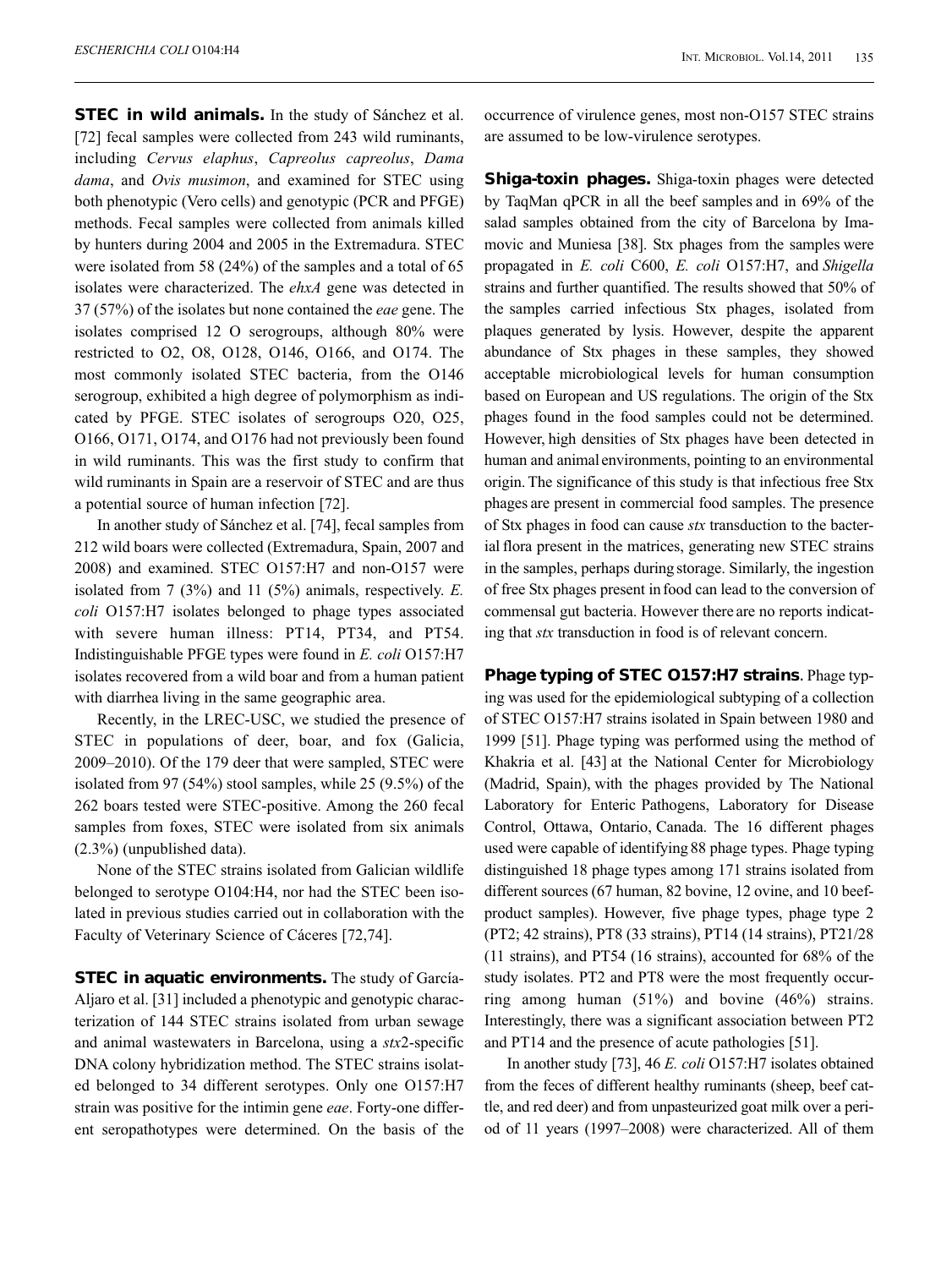| Place                   | Year | Type                             | Seropathotype            | No. Afected                                      |
|-------------------------|------|----------------------------------|--------------------------|--------------------------------------------------|
| Ibiza                   | 1986 | <b>British tourists</b>          | $O157:$ H7 stx2          | $3 (+ 3$ asymptomatic)                           |
| <b>Balearic Islands</b> | 1994 | <b>British tourists</b>          | O157:H7 stx2 PT2         |                                                  |
| Álava                   | 1995 | Children in countryside          | $O111:H$ - stxl          | 13                                               |
| Fuerteventura           | 1997 | European tourists in four hotels | O157:H7 stx2 PT2         | 14 (3 with HUS)                                  |
| Guipúzcoa               | 1999 | Children in nursery              | O157:H7                  | $8(1 \text{ with HUS} + 6 \text{ asymptomatic})$ |
| Guipúzcoa               | 1999 |                                  | O157:H7                  | 2 (1 with HUS $+$ 2 asymptomatic)                |
| Barcelona               | 2000 | Children from three schools      | O157:H7 stx2 PT2         | 175 (6 with HUS)                                 |
| Lugo                    | 2003 | Family outbreak                  | $O157:$ H7 stx1 stx2 PT8 | 3                                                |
| Lugo                    | 2003 | Family outbreak                  | $O26: H11 \, vt$         | 4                                                |
| Cáceres                 | 2007 |                                  | O157:H7 stx2 PT14        | 3                                                |

**Table 9.** Outbreaks of STEC/VTEC in Spain

http://www.usc.es/ecoli/BROTES.html

originated from the Extremadura. An atypical *E. coli* O157:H7 strain (sorbitol-fermenting and β-glucuronidase positive) originating from deer feces was detected. Genes encoding Shiga toxins were present in 69.6% of the isolates, all of which carried only the *stx2* gene. The isolates were from nine different phage types, although 67.4% were restricted to only three: PT14, PT34, and PT54. PT54 was the most prevalent phage type and was detected in isolates from cattle, sheep, and deer. The majority of the isolates were from phage types previously found in strains associated with human infection.

**Outbreaks caused by STEC in Spain.** Although the situation in Spain seems worrisome, since many animals are carriers of STEC strains that could contaminate food, human STEC outbreaks in Spain are rare (Table 9) [6,58,64,67]. In fact, the last major outbreak was in 2000 in a school in Barcelona. It was caused by serotype O157:H7 [58].

### **Analytical methods for STEC detection in foods**

STEC O157:H7 can usually be readily identified in the laboratory based on its inability to ferment sorbitol or cleave the fluorogenic substrate 4-methylumbelliferyl-β-D-glucuronide within 24 h, which distinguishes it from other *E. coli*. Some atypical STEC O157:H– can ferment sorbitol but these are rare, except in Germany where they are quite frequent and highly virulent. The detection and identification of non-O157

STEC are, however, more difficult and time-consuming, since these strains do not show special characteristics allowing their ready identification. The best medium for isolating the most virulent STEC strains (including O104:H4, O157:H7, and serotypes belonging to seropathotype B) is cefixime tellurite sorbitol MacConkey agar (CT-SMAC).

Once the serotype of the German outbreak strain became known, molecular methods were developed for its detection based on conventional and real-time PCR [5,24,76]. The protocol used by the LREC-USC was immediately improved, including newly designed primers for the specific detection of serotype O104:H4. Our protocol comprises two methods (A and B) (Tables 10 and 11). Method A is specific for the detection of STEC/VTEC O157:H7 and method B for the detection and isolation of any type of STEC/VTEC (O157:H7 and non-O157, including O104:H4 and others such as O26, O103, O111, O145, and O146). Method B also detects other diarrheagenic groups of *E. coli*. The protocol is based on a PCR using specific primers for the detection of the genes *stx*1 and *stx*2, *rfb*(O104), *rfb*(O157), *fliC*(H7), *fliC*(H4) of STEC/VTEC, and other virulence genes specific for other categories of diarrheagenic *E. coli*.

#### **General recommendations to consumers and conclusions**

It is necessary to inform the population of the risk associated with improper food handling and preparation. Specifically,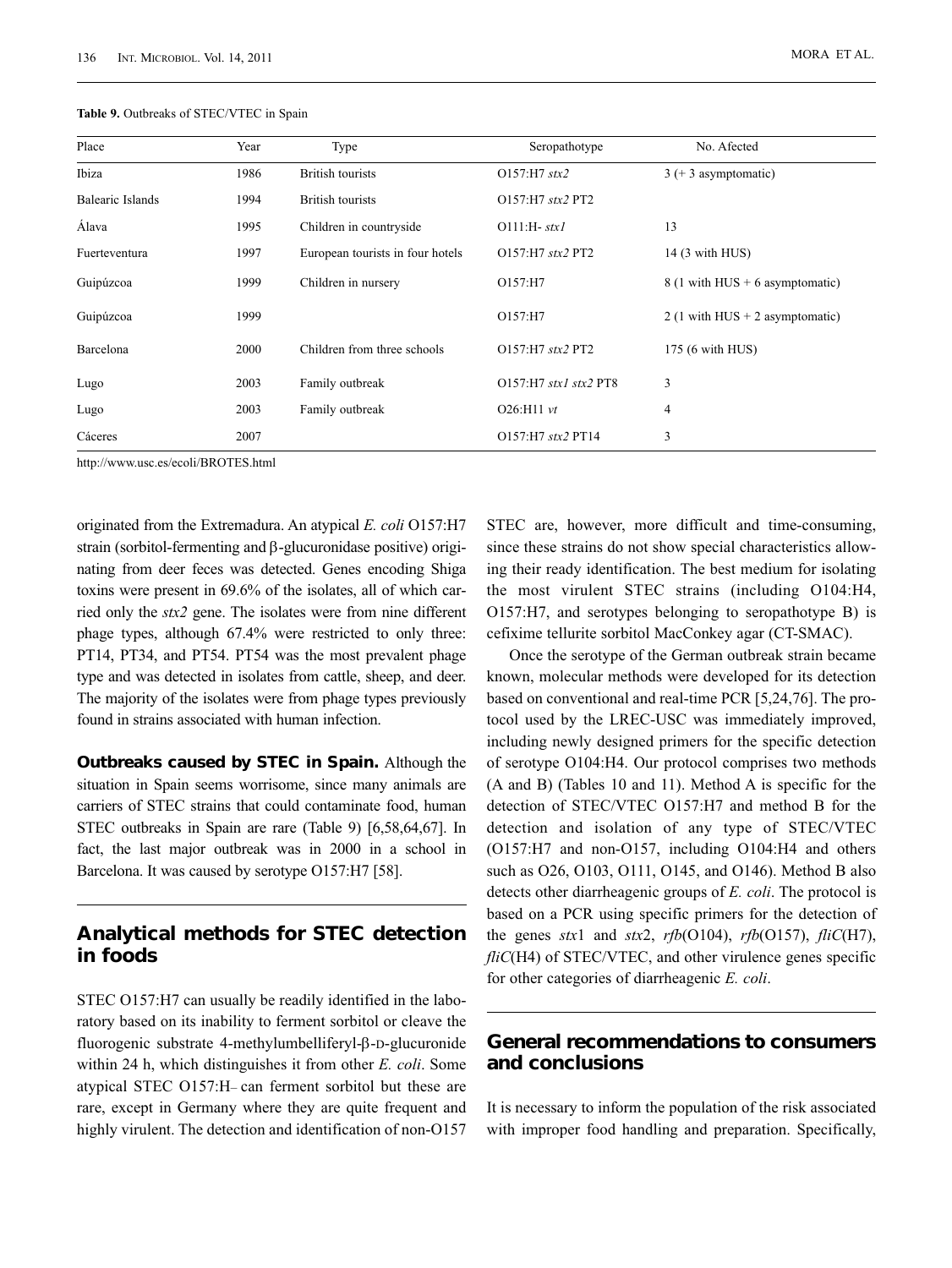| <b>Table 10.</b> Protocol used at the LREC-USC for detection of STEC/VTEC in food samples |  |
|-------------------------------------------------------------------------------------------|--|
|-------------------------------------------------------------------------------------------|--|

| Method A<br>Detection of STEC/VTEC O157:H7                                                                                                                                                        | Method B<br>Detection of STEC/VTEC O157:H7 and non-O157 (including O104:H4),<br>EAEC, EPEC, ETEC, EIEC                                                                                                                           |
|---------------------------------------------------------------------------------------------------------------------------------------------------------------------------------------------------|----------------------------------------------------------------------------------------------------------------------------------------------------------------------------------------------------------------------------------|
| 25 g of food sample                                                                                                                                                                               | 25 g of food sample                                                                                                                                                                                                              |
| 225 ml of buffered peptone water with vancomicine, cefixime<br>and cefsulodin (vccAPT) 37°C/6 h                                                                                                   | 225 ml of buffered peptone water 37°C/6 h                                                                                                                                                                                        |
| Inmunomagnetic separation (IMS)                                                                                                                                                                   | 1 ml to 9 ml of MacConkey broth                                                                                                                                                                                                  |
| Dynabeads anti-E. coli O157                                                                                                                                                                       | $37^{\circ}$ C/18-24 h and $44^{\circ}$ C/18 h (duplicate)                                                                                                                                                                       |
| Isolation from IMS onto:<br>Cefixime Tellurite Sorbitol MacConkey agar (CT-SMAC) 37°C/18-24 h<br>Sorbitol MacConkey agar (SMAC) 37°C/18-24 h                                                      | Isolation onto:<br>Lactose MacConkey agar (LMAC) 37°C/18-24 h<br>CT-SMAC agar 37°C/18-24 h<br>LMAC agar 44°C/18-24 h<br>CT-SMAC agar 44°C/18-24h                                                                                 |
| Detection by PCR of genes encoding shiga-toxins (verotoxins) $stx1/vtx1$<br>and $\frac{str2}{vtx2}$ , rfb(O157), fliC(H7), from the confluence growth<br>of agar plates                           | Detection by PCR of genes encoding shiga-toxins (verotoxins) $stx1/vtx1$<br>and $\frac{str2}{vtx2}$ , rfb(O104), fliC(H4) and specific virulence genes of EAEC,<br>EPEC, ETEC and EIEC from the confluence growth of agar plates |
| In case of positive PCR for any of the cited genes, selection of 10 colonies<br>sorbitol negative and analysis by PCR for genes encoding shiga-toxins<br>(verotoxins) $stx1/vtx1$ and $stx2/vtx2$ | In case of positive PCR for any of the cited genes, selection of 50 colonies.<br>PCR in pools of 10 colonies, and afterwards individually in case<br>of positive pools                                                           |
| In case of positive PCR for individual colony, confirmation of O157<br>and H7 antigens by serotyping and PCR.                                                                                     | Determination of O:H serotype of all<br>STEC/VTEC, EAEC, EPEC, ETEC and EIEC detected and isolated                                                                                                                               |

meat, and especially ground meat, must be sufficiently cooked. It is important to avoid the cross-contamination of foods to be eaten raw with those (meat) that have to be cooked; this is best accomplished by separating the two areas of preparation in the kitchen. Food handlers should wash their hands thoroughly following any contact with meats. The proper distribution of food in the refrigerator is important so as to avoid juices dripping from food to be cooked (meat and fish) onto others that will be consumed without heating (salads). Vegetables to be eaten raw in salads should be thoroughly washed. Only milk subjected to a minimum pasteurization heat treatment should be considered safe for consumption.

The discussion in this review allows us to draw the following conclusions:

- To date, the recent (2011) EC outbreak in Germany was the largest reported worldwide in terms of the number of HUS cases.
- The serotype of the outbreak strain, O104:H4, is very rare and only a few human cases have been reported. Furthermore, this serotype has never been detected in animal/food.
- The outbreak strain shows a combination of virulence factors from STEC/VTEC and enteroaggregative *E. coli* (EAEC).
- Comparison studies of the complete genome sequence of various isolates of the German outbreak strain and of African EAEC isolates of serotype O104:H4 suggest that the outbreak strain belongs to an EAEC lineage that acquired genes encoding the Stx2a toxin and antibiotic resistance.
- Our recent study (from June to July 2001) showed that the microbiological quality of Spanish vegetables is quite good. However, one sample (0.6%) was positive for a STEC strain of serotype O146:H21.
- Consistent with data from other countries, STEC belonging to serotype O157:H7 and other serotypes were isolated from beef, milk, cheese, and domestic and wild animals in Spain.
- Although the situation may seem worrisome, human STEC outbreaks in Spain are rare. In fact, the last major outbreak was in 2000, in a school in Barcelona. However, our data suggest that, in Spain, STEC O157:H7 is annually responsible for more than 500 sporadic cases of infection, and non-O157 for more than 2000.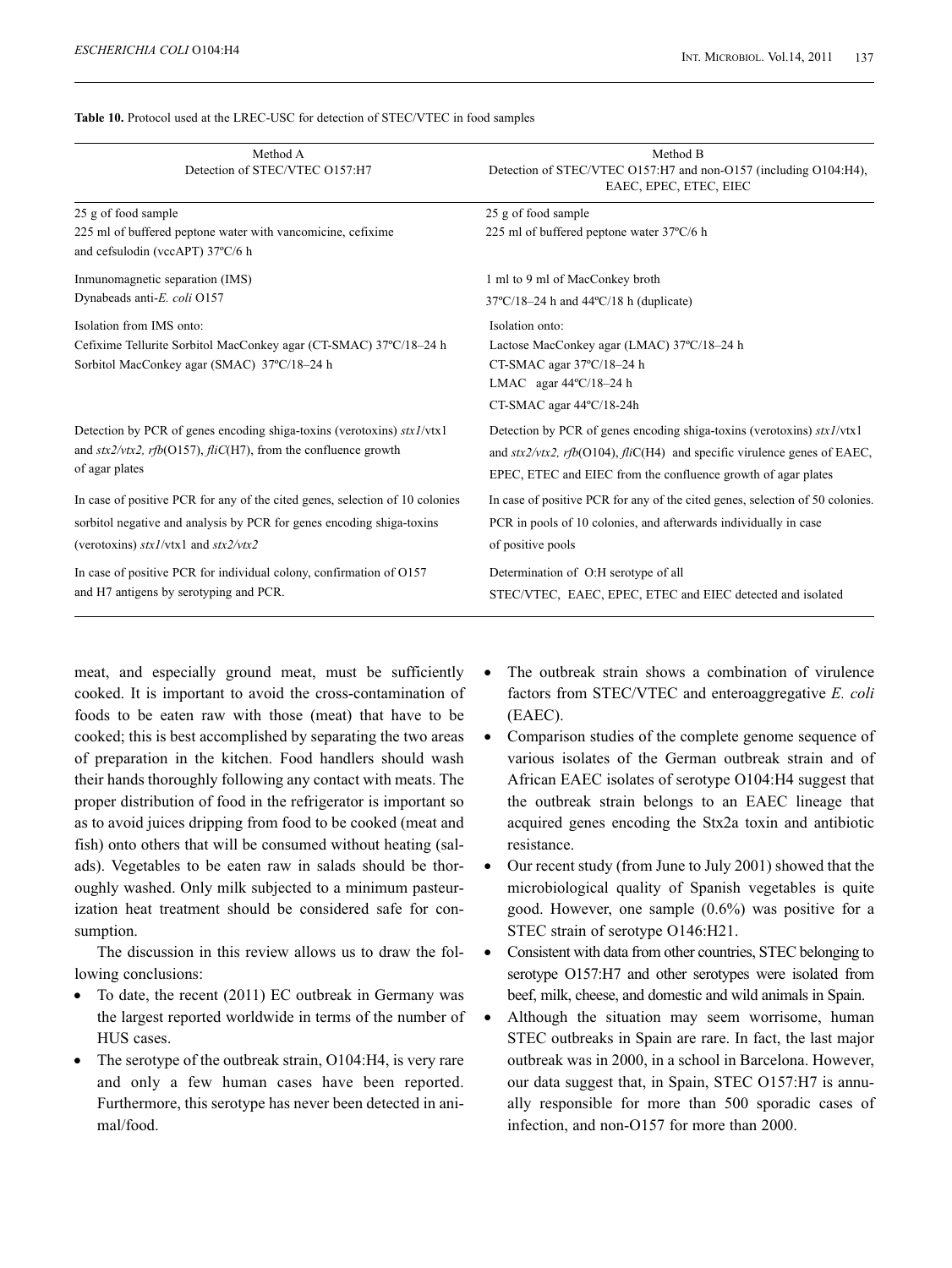#### **Table 11.** Oligonucleotide primers used for PCR detection of STEC/VTEC and EAEC genes

| Genes                  | Primers                          | Oligonucleotide sequence $(5' - 3')$        | Fragment Size (bp) | Anneling<br>temperature | Reference  |
|------------------------|----------------------------------|---------------------------------------------|--------------------|-------------------------|------------|
| STEC/VTEC              | $VT1-F$                          | TCGCTGAATGTCATTCGCTCTGC                     | 539                | $55^{\circ}$ C          | This study |
| $stx_1/vtx_1$          | $VT1-R$                          | TCAGCAGTCATTACATAAGAAC                      |                    |                         |            |
| STEC/VTEC              | $VT2-F1$                         | <b>TTTCTTCGGTATCCTATTCCC</b>                | 358                | $55^{\circ}$ C          | This study |
| stx / vtx              | $VT2-F2$                         | TGTCTTCAGCATCTTATGCAG                       |                    |                         |            |
|                        | $VT2-R$                          | CTGCTGTCCGTTGTCATGGAA                       |                    |                         |            |
| STEC/VTEC <sup>a</sup> | $VT-F1$                          | TTGAACAAAATAATTTATATGT                      | 292                | $52^{\circ}$ C          | This study |
| $stx_1/vtx_1$          | VTf-F                            | TGGAACGGAATAACTTATATGT                      |                    |                         |            |
| stx / vtx              | VT-R-VT1                         | GCTTCAGCTGTCACAGTAACAA                      |                    |                         |            |
|                        | VT-R1-VT2                        | GCTTCTGCTGTGACAGTGACAA                      |                    |                         |            |
|                        | VT-R-VT2f                        | GCTTCTGCTATCACTGTGACAA                      |                    |                         |            |
| $wzx-O104$             | $O104-F$                         | CGTTTAGCCGGAAATGAGAA                        | 630                | 58°C                    | This study |
|                        | $O104-R$                         | TGAAACGACACCACTTATTGC                       |                    |                         |            |
| $fliC$ -H4             | H4-F<br>$H4-R$                   | GCAGCGTATTCGTGAACTGA                        | 713                | $66^{\circ}$ C          | This study |
|                        |                                  | GCTGGATAATCTGCGCTTTC                        |                    |                         |            |
| O157 $rfbE$            | <b>O157-AF</b><br>0157-AR        | AAGATTGCGCTGAAGCCTTTG                       | 497                | $55^{\circ}$ C          | $[21]$     |
|                        |                                  | CATTGGCATCGTGTGGACAG                        |                    |                         |            |
| fliCh7                 | $H7-F$                           | GCGCTGTCGAGTTCTATCGAGC                      | 625                | $55^{\circ}$ C          | [30]       |
|                        | $H7-R$                           | CAACGGTGACTTTATCGCCATTCC                    |                    |                         |            |
| $wzx-wzy$ O26          | $wzx-wzy$ O26F<br>$wzx-wzy$ O26R | AAATTAGAAGCGCGTTCATC                        | 532                | $60^{\circ}$ C          | $[22]$     |
|                        |                                  | CCCAGCAAGCCAATTATGACT                       |                    |                         |            |
| $fliC$ -H11            | $fli$ CRH $11-1$<br>$fliCRH11-2$ | ACTGTTAACGTAGATAGC                          | 248                | $54^{\circ}$ C          | $[22]$     |
|                        |                                  | TCAATTTCTGCAGAATATAC                        |                    |                         |            |
| STEC/VTEC              | EAE-V3F                          | CATTGATCAGGATTTTTCTGGT                      | 510                | $55^{\circ}$ C          | This study |
| <b>EPEC</b>            | EAE-MBR                          | TCCAGAATAATATTGTTATTACG                     |                    |                         |            |
| eae <sup>b</sup>       |                                  |                                             |                    |                         |            |
| eae-âl                 | B1F<br>B <sub>1</sub> R          | CACAATTAATGCACCGGGT<br>GCTTGATACACCTGATGACT | 241                | $55^{\circ}$ C          | $[12]$     |
| eae-ã1                 | EAE-FB                           | AAAACCGCGGAGATGACTTC                        | 804                | $55^{\circ}$ C          | $[12]$     |
|                        | EAE-C1                           | AGAACGCTGCTCACTAGATGTC                      |                    |                         |            |
| EAEC                   | pCVD432/start                    | CTGGCGAAAGACTGTATCAT                        | 630                | $60^{\circ}$ C          | $[77]$     |
| pCDV432                | pCVD432/stop                     | CAATGTATAGAAATCCGCTGTT                      |                    |                         |            |
| <b>Typical EPEC</b>    | EP1                              | AATGGTGCTTGCGCTTGCTGC                       | 326                | $60^{\circ}$ C          | $[36]$     |
| $b$ fp $A$             | EP <sub>2</sub>                  | GCCGCTTTATCCAACCTGGTA                       |                    |                         |            |
| ${\rm EIEC}$           | EI1                              | GCTGGAAAAACTCAGTGCCT                        | 424                | $55^{\circ}$ C          | [80]       |
| ipaH                   | EI2                              | <b>CCAGTCCGTAAATTCATTCT</b>                 |                    |                         |            |
| ETEC LT-I              | $LT-A-1$                         | GGCGACAGATTATACCGTGC                        | 696                | $55^{\circ}$ C          | $[78]$     |
| eltA                   | $LT-A-2$                         | CCGAATTCTGTTATATATGTC                       |                    |                         |            |
| ETEC STa               | STA-1                            | <b>ATTTTTATTTCTGTATTGTCTTT</b>              | 176                | $48^{\circ}$ C          | $[12]$     |
| est                    | STA-2                            | GGATTACAACACAGTTCACAGCAGT                   |                    |                         |            |

a Primers for detection of all Shiga-toxin subtypes.

b Primers for detection of all *eae* alleles.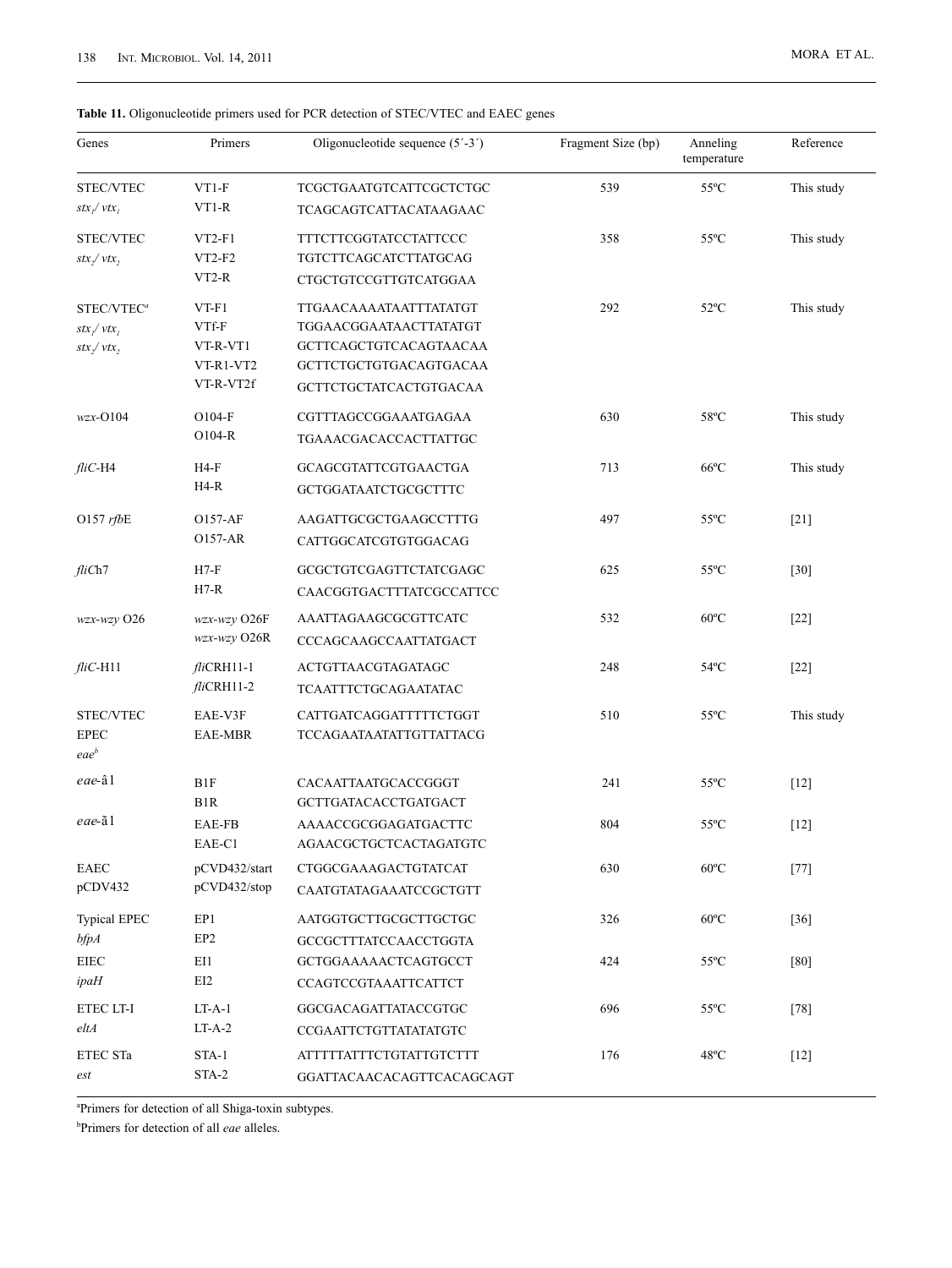- The recent outbreak of STEAEC O104:H4 in Germany had international dimensions and illustrated more than ever the urgent need for a National Reference Laboratory in each of the involved countries as a national focal point for the dissemination and sharing of information and methodology.
- The epidemiologic surveillance of STEC must be reinforced, focusing efforts on the detection of this new hypervirulent strain O104:H4.

**Acknowledgements.** We thank Prof. Ricardo Guerrero (president of the Spanish Society for Microbiology), Dr. Flemming Scheutz (Head of the WHO Collaborating Centre for Reference and Research on *Escherichia coli* and *Klebsiella*, Copenhagen) and Dr. Lothar Beutin (Head of the German National Reference Center for *E. coli*, Federal Institute for Risk Assessment, BfR, Berlin) for their strong support of the LREC-USC as a National Reference Laboratory (NRL) for *Escherichia coli*. We thank Monserrat Lamela for skillful technical assistance. This work was partially supported by Red Española de Investigación en Patología Infecciosa (REIPI RD06/0008/1016-1018) and grants PS09/01273 (Spanish Ministry of Science and Innovation, Instituto de Salud Carlos III, Fondo de Investigación Sanitaria), AGL-2008-02129 (Spanish Ministry of Science and Innovation), and 09TAL007261PR, 10MRU261023PR and 2007/000044-0 (Xunta de Galicia and The European Regional Development Fund, ERDF). A. Mora acknowledges the Ramón y Cajal program from the Spanish Ministry of Science and Innovation. Rosalia Mamani acknowledges a grant from the Spanish Agency of International Cooperation (Spanish Ministry of Foreign Affairs and Cooperation).

**Competing interests**. None declared.

### **References**

- 1. Aidar-Ugrinovich L, Blanco J, Blanco M, Blanco JE, Leomil L, Dahbi G, Mora A, Onuma DL, Silveira WD, Pestana de Castro AF (2007) Serotypes, virulence genes, and intimin types of Shiga toxin-producing *Escherichia coli* (STEC) and enteropathogenic *E. coli* (EPEC) isolated from calves in São Paulo, Brazil. Int J Food Microbiol 115:297-306
- 2. Alonso S, Mora A, Blanco M, et al. (2007) Fecal carriage of *Escherichia coli* O157:H7 and carcass contamination in cattle at slaughter in northern Italy. Int Microbiol 10:109-116
- 3. Bae WK, Lee YK, Cho MS, Ma SK, Kim SW, Kim NH, Choi KC (2006) A case of hemolytic uremic syndrome caused by *Escherichia coli* O104:H4. Yonsei Med J 47:437-439
- 4. Beutin L, Krause G, Zimmermann S, Kaulfuss S, Gleier K (2004) Characterization of Shiga toxin-producing *Escherichia coli* strains isolated from human patients in Germany over a 3-year period. J Clin Microbiol 42:1099-1108
- 5. Bielaszewska M, Mellmann A, Zhang W, Köck R, Fruth A, Bauwens A, Peters G, Karch H (2011) Characterisation of the *Escherichia coli* strain associated with an outbreak of haemolytic uraemic syndrome in Germany, 2011: a microbiological study. Lancet Infect Dis 11:671-676
- 6. Blanco J, Blanco M, Blanco JE, Alonso MP, Escribano A (1993) [Pathogenesis, epidemiology, and microbiologic diagnosis of infections caused by verotoxin-producing enterohemorrhagic *Escherichia coli*]. Enferm Infecc Microbiol Clin 11:324-334 (In Spanish)
- 7. Blanco M, Blanco JE, Mora A, et al. (2003) Serotypes, virulence genes, and intimin types of Shiga toxin (verotoxin)-producing *Escherichia coli* isolates from healthy sheep in Spain. J Clin Microbiol 41:1351-1365
- 8. Blanco J, Blanco M, Blanco JE, et al. (2003) Verotoxin-producing *Escherichia coli* in Spain: prevalence, serotypes, and virulence genes of O157:H7 and non-O157 VTEC in ruminants, raw beef products, and humans. Exp Biol Med (Maywood) 228:345-351
- 9. Blanco JE, Blanco M, Alonso MP, Mora A, Dahbi G, Coira MA, Blanco J (2004) Serotypes, virulence genes, and intimin types of Shiga toxin (verotoxin)-producing *Escherichia coli* isolates from human patients: prevalence in Lugo, Spain, from 1992 through 1999. J Clin Microbiol 42:311-319
- 10. Blanco M, Blanco JE, Mora A, Dahbi G, Alonso MP, González EA, Bernárdez MI, Blanco J (2004) Serotypes, virulence genes, and intimin types of Shiga toxin (verotoxin)-producing *Escherichia coli* isolates from cattle in Spain and identification of a new intimin variant gene (eae-xi). J Clin Microbiol 42:645-651
- 11. Blanco M, Padola NL, Krüger A, et al. (2004) Virulence genes and intimin types of Shiga-toxin-producing *Escherichia coli* isolated from cattle and beef products in Argentina. Int Microbiol 7:269-276
- 12. Blanco M, Blanco JE, Dahbi G, et al. (2006) Identification of two new intimin types in atypical enteropathogenic *Escherichia coli*. Int Microbiol 9:103-110
- 13. Blanco M, Blanco JE, Dhabi G, Mora A, Alonso MP, Varela G, Gadea MP, Schelotto F, González EA, Blanco J (2006) Typing of intimin (eae) genes from enteropathogenic *Escherichia coli* (EPEC) isolated from children with diarrhoea in Montevideo, Uruguay: identification of two novel intimin variants (μB and ξR/β2B). J Med Microbiol 55:1165-1174
- 14. Blanco M, Alonso MP, Nicolas-Chanoine MH, et al. (2009) Molecular epidemiology of *Escherichia coli* producing extended-spectrum β-lactamases in Lugo (Spain): dissemination of clone O25b:H4-ST131 producing CTX-M-15 J Antimicrob Chemother 63:1135-1141
- 15. Blanco J, Mora A, Mamani R, et al. (2011) National survey of *Escherichia coli* causing extraintestinal infections reveals the spread of drug-resistant clonal groups O25b:H4-B2-ST131, O15:H1-D-ST393 and CGA-D-ST69 with high virulence gene content in Spain. J Antimicrob Chemother 66:2011-2021
- 16. Brzuszkiewicz E, Thürmer A, Schuldes J, Leimbach A, Liesegang H, Meyer FD, Boelter J, Petersen H, Gottschalk G, Daniel R (2011) Genome sequence analyses of two isolates from the recent *Escherichia coli* outbreak in Germany reveal the emergence of a new pathotype: Entero-Aggregative-Haemorrhagic *Escherichia coli* (EAHEC). Arch Microbiol. DOI: 10.1007/s00203-011-0725-6
- 17. Caro I, Mateo J, García-Armesto MR (2007) Phenotypical characteristics of Shiga-like toxin *Escherichia coli* isolated from sheep dairy products. Lett Appl Microbiol 45:295-300
- 18. Chattaway MA, Dallman T, Okeke IN, Wain J (2011) Enteroaggregative *E. coli* O104 from an outbreak of HUS in Germany 2011, could it happen again? J Infect Dev Ctries 5:425-436
- 19. Cortés C, De la Fuente R, Blanco J, et al. (2005) Serotypes, virulence genes and intimin types of verotoxin-producing *Escherichia coli* and enteropathogenic *E. coli* isolated from healthy dairy goats in Spain. Vet Microbiol 110:67-76
- 20. Denamur E (2011) The 2011 Shiga toxin-producing *Escherichia coli* O104:H4 German outbreak: a lesson in genomic plasticity. Clin Microbiol Infect 17:1124-1125
- 21. Desmarchelier PM, Bilge SS, Fegan N, Mills L, Vary JC Jr, Tarr PI (1998) A PCR specific for *Escherichia coli* O157 based on the *rfb* locus encoding O157 lipopolysaccharide. J Clin Microbiol 36:1801-1804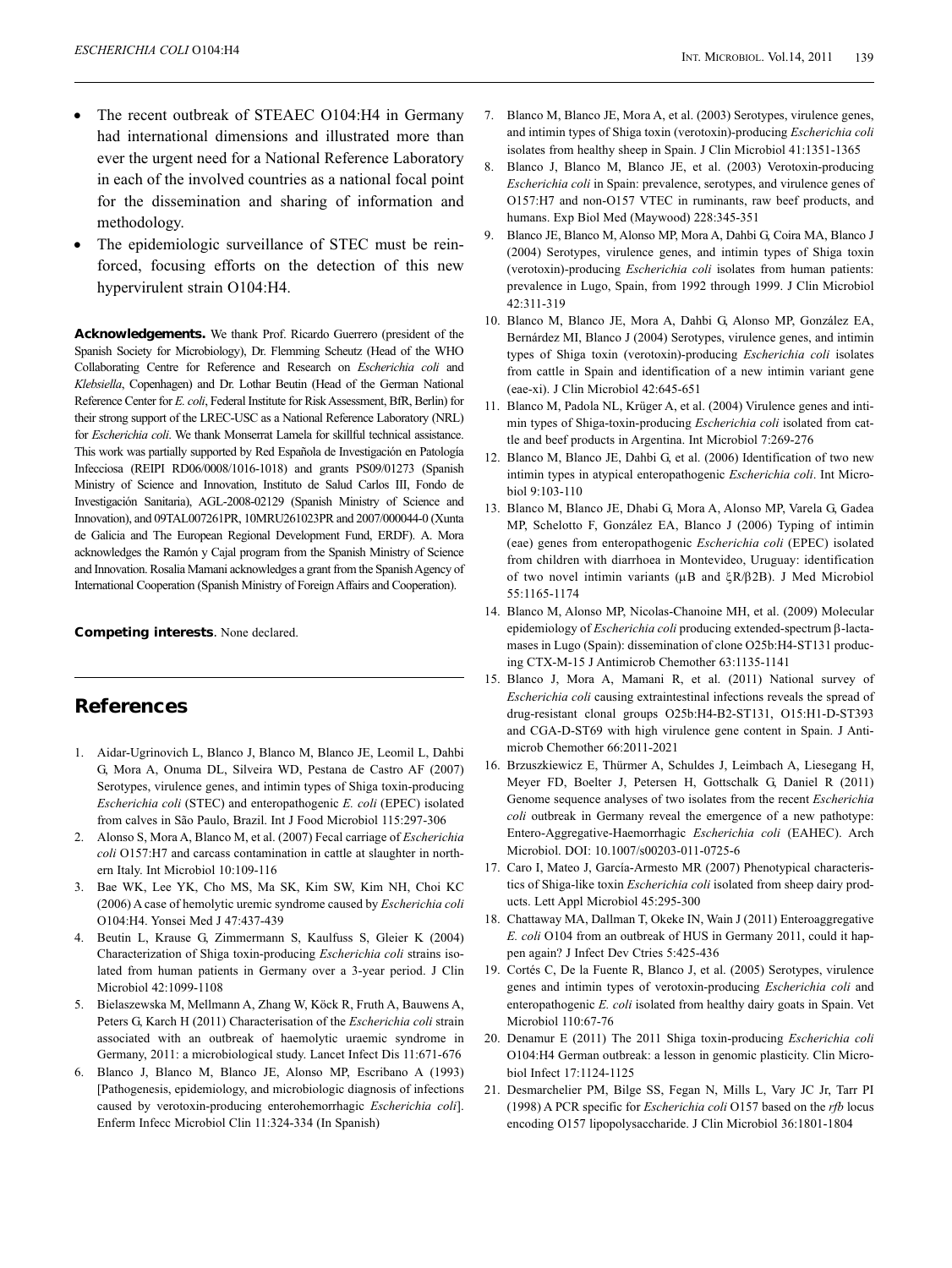- 22. Durso LM, Bono JL, Keen JE (2005) Molecular serotyping of *Escherichia coli* O26:H11. Appl Environ Microbiol 71:4941-4944
- 23. European Centre for Disease Prevention and Control and European Food Safety Authority (2011) Shiga toxin/verotoxin-producing *Escherichia coli* in humans, food and animals in the EU/EEA, with special reference to the German outbreak strain STEC O104. Stockholm: ECDC; 2011. DOI:10.2900/55055
- 24. European Food Safety Authority (2009) Technical specifications for the monitoring and reporting of verotoxigenic *Escherichia coli* (VTEC) on animals and food (VTEC surveys on animals and food) on request of EFSA. EFSA Journal 2009; 7(11):1366 [43 pp]. DOI:10.2903/ j.efsa.2009.1366
- 25. European Food Safety Authority (2011) Urgent advice on the public health risk of Shiga-toxin producing *Escherichia coli* in fresh vegetables. EFSA Journal 2011; 9(6):2274 [50 pp]. DOI:10.2903/ j.efsa.2011.2274
- 26. European Food Safety Authority (2011) Tracing seeds, in particular fenugreek *(Trigonella foenum-graecum*) seeds, in relation to the Shiga toxin-producing *E. coli* (STEC) O104:H4 2011 outbreaks in Germany and France.
- 27. Frank C, Werber D, Cramer JP, et al. (2011) Epidemic profile of Shigatoxin-producing *Escherichia coli* O104:H4 outbreak in Germany–Preliminary Report. N Engl J Med. 2011 Jun 22 DOI: 10.1056/ NEJMoa1106483
- 28. Friesema I, Sigmundsdottir G, van der Zwaluw K, et al. (2008) An international outbreak of Shiga toxin-producing *Escherichia coli* O157 infection due to lettuce, September-October 2007. Euro Surveill 13(50),  $\pi$ ii:19065
- 29. Friesema IH, VAN DE Kassteele J, DE Jager CM, Heuvelink AE, VAN Pelt W (2010) Geographical association between livestock density and human Shiga toxin-producing *Escherichia coli* O157 infections. Epidemiol Infect 8:1-7
- 30. Gannon VP, D'Souza S, Graham T, King RK, Rahn K, Read S (1997) Use of the flagellar H7 gene as a target in multiplex PCR assays and improved specificity in identification of enterohemorrhagic *Escherichia coli* strains. J Clin Microbiol 35:656-662
- 31. García-Aljaro C, Muniesa M, Blanco JE, Blanco M, Blanco J, Jofre J, Blanch AR (2005) Characterization of Shiga toxin-producing *Escherichia coli* isolated from aquatic environments. FEMS Microbiol Lett 246:55-65
- 32. Garmendia J, Frankel G, Crepin VF (2005) Enteropathogenic and enterohemorrhagic *Escherichia coli* infections: translocation, translocation, translocation. Infect Immun 73:2573-2585
- 33. Garrido P, Blanco M, Moreno-Paz M, Briones C, Dahbi G, Blanco JE, Blanco J, Parro V (2006) STEC-EPEC oligonucleotide microarray: a new tool for typing genetic variants of the LEE pathogenicity island of human and animal Shiga toxin-producing *Escherichia coli* (STEC) and *enteropathogenic E. coli* (EPEC) strains. Clin Chem 52:192-201
- 34. Gault G, Weill F, Mariani-Kurkdjian P, et al. (2011) Outbreak of haemolytic uraemic syndrome and bloody diarrhoea due to *Escherichia coli* O104:H4, south-west France, June 2011. Euro Surveill. 16(26), pii: 19905
- 35. Gould LH, Bopp C, Strockbine N, et al. (2009) Recommendations for diagnosis of shiga toxin-producing *Escherichia coli* infections by clinical laboratories. MMWR Recomm Rep. 58:1-14
- 36. Gunzburg ST, Tornieporth NG, Riley LW (1995) Identification of enteropathogenic *Escherichia coli* by PCR-based detection of the bundle-forming pilus gene. J Clin Microbiol 33:1375-1377
- 37. Gyles CL (2007) Shiga toxin-producing *Escherichia coli*: an overview. J Anim Sci. 85(13 Suppl): E45-62
- 38. Imamovic L, Muniesa M (2011) Quantification and evaluation of infectivity of Shiga toxin-encoding bacteriophages in beef and salad. Appl Environ Microbiol 77:3536-3540
- 39. Itoh Y, Nagano I, Kunishima M, Ezaki T (1997) Laboratory investigation of enteroaggregative *Escherichia coli* O untypeable:H10 associated with a massive outbreak of gastrointestinal illness. J Clin Microbiol 35:2546-2550
- 40. Käppeli U, Hächler H, Giezendanner N, Beutin L, Stephan R (2011) Human infections with non-O157 Shiga toxin-producing *Escherichia coli*, Switzerland, 2000-2009. Emerg Infect Dis 17:180-185
- 41. Karmali MA, Mascarenhas M, Shen S, Ziebell K, Johnson S, Reid-Smith R, Isaac-Renton J, Clark C, Rahn K, Kaper JB (2003) Association of genomic O island 122 of *Escherichia coli* EDL 933 with verocytotoxin-producing *Escherichia coli* seropathotypes that are linked to epidemic and/or serious disease. J Clin Microbiol 41:4930-4940
- 42. Kaspar C, Doyle ME, Archer J (2009) FRI Food Safety Review: non-O157:H7 Shiga toxin-producing *E. coli* from meat and non-meat sources. Food Research Institute, UW-Madison. Available at: http://fri.wisc.edu/docs/pdf/FRI\_Brief\_NonO157STEC\_4\_10.pdf
- 43. Khakria R, Duck D, Lior H (1990) Extended phage-typing scheme for *Escherichia coli* O157:H7. Epidemiol Infect 105:511-520
- 44. Martin A, Beutin L (2011) Characteristics of Shiga toxin-producing *Escherichia coli* from meat and milk products of different origins and association with food producing animals as main contamination sources. Int J Food Microbiol 146:99-104
- 45. Martinez-Medina M, Aldeguer X, López-Siles M, González-Huix F, López-Oliu C, Dahbi G, Blanco JE, Blanco J, Garcia-Gil LJ, Darfeuille-Michaud A (2009) Molecular diversity of *Escherichia coli* in the human gut: new ecological evidence supporting the role of adherent-invasive *E. coli* (AIEC) in Crohn's disease. Inflamm Bowel Dis 15:872-882
- 46. Mellmann A, Bielaszewska M, Köck R, Friedrich AW, Fruth A, Middendorf B, Harmsen D, Schmidt MA, Karch H (2008) Analysis of collection of hemolytic uremic syndrome-associated enterohemorrhagic *Escherichia coli*. Emerg Infect Dis 14:1287-1290
- 47. Mellmann A, Harmsen D, Cummings CA, et al. (2011) Prospective genomic characterization of the German enterohemorrhagic *Escherichia coli* O104:H4 outbreak by Rapid Next Generation Sequencing Technology. PLoS One. 6:e22751
- 48. Mendez-Arancibia E, Vargas M, Soto S, Ruiz J, Kahigwa E, Schellenberg D, Urassa H, Gascón J, Vila J (2008) Prevalence of different virulence factors and biofilm production in enteroaggregative *Escherichia coli* isolates causing diarrhea in children in Ifakara (Tanzania). Am J Trop Med Hyg 78:985-989
- 49. Michino H, Araki K, Minami S, Takaya S, Sakai N, Miyazaki M, Ono A, Yanagawa H (1999) Massive outbreak of *Escherichia coli* O157:H7 infection in schoolchildren in Sakai City, Japan, associated with consumption of white radish sprouts. Am J Epidemiol 150:787-796
- 50. Mira A, Martín-Cuadrado AB, D'Auria G, Rodríguez-Valera F (2010) The bacterial pan-genome: a new paradigm in microbiology. Int Microbiol 13:45-57
- 51. Mora A, Blanco M, Blanco JE, Alonso MP, Dhabi G, Thomson-Carter F, Usera MA, Bartolomé R, Prats G, Blanco J (2004) Phage types and genotypes of shiga toxin-producing *Escherichia coli* O157:H7 isolates from humans and animals in Spain: identification and characterization of two predominating phage types (PT2 and PT8). J Clin Microbiol 42:4007-4015
- 52. Mora A, Blanco JE, Blanco M, Alonso MP, Dhabi G, Echeita A, González EA, Bernárdez MI, Blanco J (2005) Antimicrobial resistance of Shiga toxin (verotoxin)-producing *Escherichia coli* O157:H7 and non-O157 strains isolated from humans, cattle, sheep and food in Spain. Res Microbiol 156:793-806